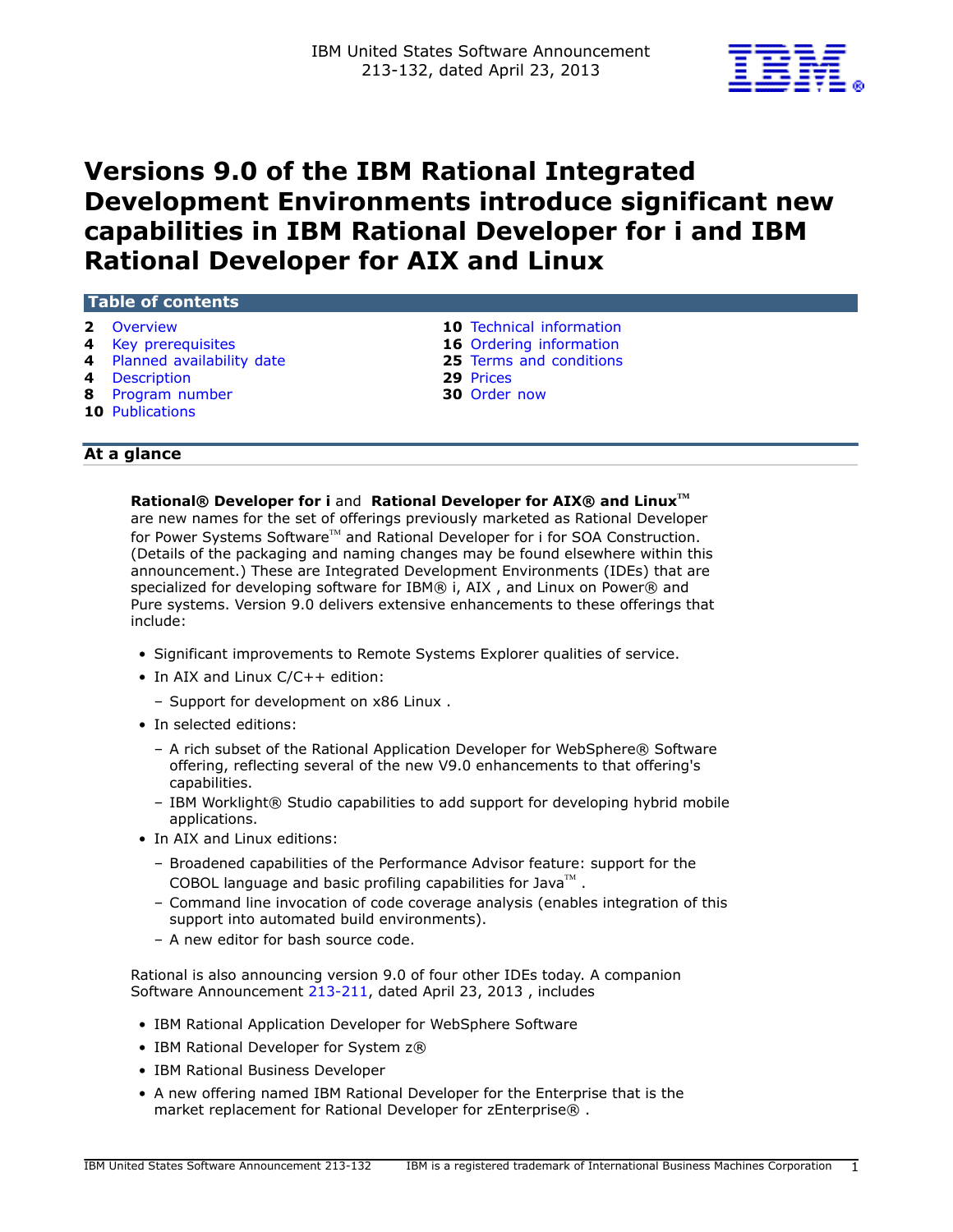For ordering, contact your IBM representative, an IBM Business Partner, or IBM Americas Call Centers at 800-IBM-CALL (Reference: YE001).

## <span id="page-1-0"></span>**Overview**

Version 9.0 of the Rational Integrated Development Environment (IDE) portfolio is designed for the tasks of creating and maintaining applications:

- Enable enhanced speed, agility, and quality outcomes of the software construction process
- Provide capabilities to help optimize applications for specific target platforms and middleware
- Support a variety of tools and techniques for maintaining, extending, and modernizing COBOL and RPG applications
- Provide capabilities for developing multitier, multichannel (mobile) enterprise applications that leverage a wide variety of back-end systems

This announcement covers two of the IDE offerings:

- Rational Developer for i
- Rational Developer for AIX and Linux

A companion Software Announcement [213-211](http://www.ibm.com/common/ssi/cgi-bin/ssialias?infotype=an&subtype=ca&appname=gpateam&supplier=897&letternum=ENUS213-211), dated April 23, 2013 , covers the other offerings in the Rational IDE portfolio which include

- Rational Application Developer for WebSphere Software
- Rational Developer for System z
- Rational Business Developer
- A new offering named Rational Developer for the Enterprise that is the market replacement for Rational Developer for zEnterprise .

**Rational Developer for i** and **Rational Developer for AIX and Linux** are new market names for the set of offerings previously marketed as Rational Developer for Power Systems Software and Rational Developer for i for SOA Construction. Details of the packaging and naming changes may be found elsewhere within this announcement.

**Rational Developer for i** is available in three editions:

- RPG and COBOL Tools (Note: This also supports C, C++, CL, DDS, and SQL development)
- RPG and COBOL + Modernization Tools, Java Edition
- RPG and COBOL + Modernization Tools, EGL Edition

Among the key capabilities provided by V9.0 and previous versions:

- Remote System Explorer for connecting to IBM i servers, searching and managing server-side files, and running server scripts
- Language-aware editors and refactoring agents
- Debuggers (including server-side agents)
- Application analysis tools

These are the key new capabilities introduced in Rational Developer for i, V9.0:

• The RPG and COBOL + Modernization Tools, Java Edition includes a rich subset of the Rational Application Developer for WebSphere Software offering. It therefore reflects several of the new V9.0 enhancements to that offering. These include support for the latest version of the WebSphere Application Server Liberty profile, and enhancements to tools for developing web and mobile web application front ends.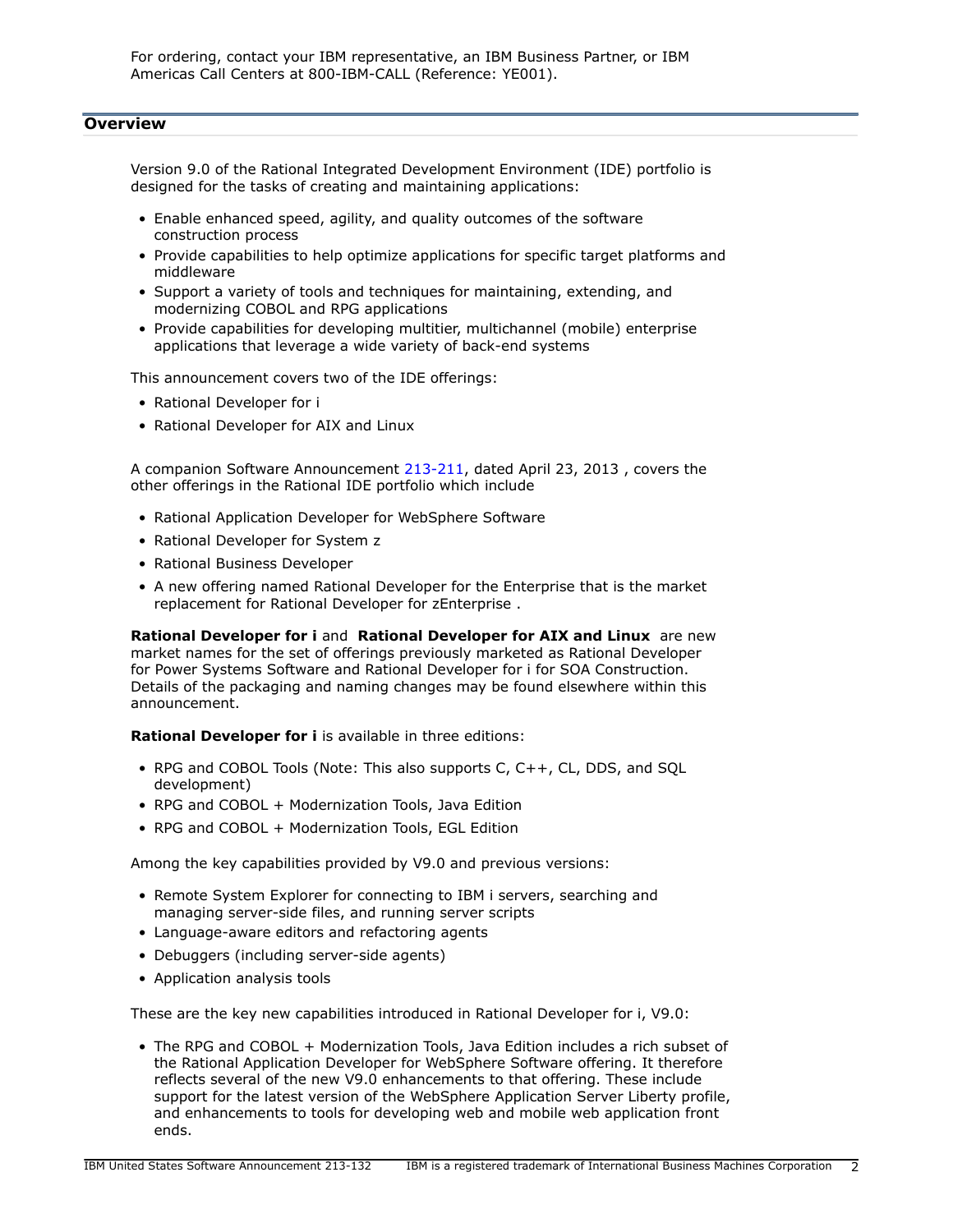- The RPG and COBOL + Modernization Tools, Java Edition now includes IBM Worklight Studio to support development of hybrid mobile applications. This combined set of tools provides capabilities for developing multitier, enterprise mobile applications that integrate with back-end systems deployed on IBM i.
- Inclusion of IBM Data Studio.

**Rational Developer for AIX and Linux** is available in two editions:

- C/C++ Edition
- AIX COBOL Edition

Among the key capabilities provided by V9.0 and previous versions:

- Code coverage tools
- Performance Advisor
- Porting and Migration Advisor
- Remote System Explorer for connecting to Power servers, searching and managing server-side files, and running server scripts
- Language-aware editors and refactoring agents
- Debuggers (including server-side agents)

The key new capabilities introduced in Rational Developer for AIX and Linux , V9.0 are:

- Support for core application development on x86 Linux , plus porting of the resultant workloads to, and optimization for, AIX or Linux on Power as desired. Support for these scenarios aligns with the use of IBM Flex and PureFlex<sup>TM</sup> systems which support flexible combinations of x86 and Power architectures and operating systems.
- Broadened capabilities of the Performance Advisor feature: support for the COBOL language and basic profiling capabilities for Java .
- Significant improvements to Remote Systems Explorer "qualities of service," such as improved responsiveness, availability of a cancel action for more operations, and reduced consumption of server-side memory.
- Both editions include a rich subset of the IBM Rational Application Developer for WebSphere Software. They therefore reflect several of the new V9.0 enhancements to that offering's capabilities including support for the latest version of the WebSphere Application Server Liberty profile, and enhancements to tools for developing web and mobile web application front-ends.
- Both editions now include IBM Worklight Studio to add support for developing hybrid mobile applications. With the combination of the Worklight capabilities, the subset of IBM Rational Application Developer for WebSphere Software capabilities, and its own native capabilities, Rational Developer for AIX and Linux now provides a stronger solution for developing multitier, multichannel applications that integrate with back-end systems implemented in C/C++, Java , and COBOL running on AIX or Linux on Power servers.
- Command line code coverage support (enables integration of this support into automated build environments).
- Editor for bash source code.
- Inclusion of IBM Data Studio.

Rational Developer for i and Rational Developer for AIX and Linux are designed to help organizations raise developer productivity, attract and retain talent, and reduce initial training costs (as many new hires will already be familiar with the Eclipse workbench environment). They support development in both server-connected and disconnected modes. While connected, the tools are integrated with the optimizing IBM compilers for the various Power Systems $M$  operating systems and languages, as well as with server-side explorer and debugger services.

When used in combination with IBM Power Systems compilers and Rational Team Concert<sup> $TM$ </sup>, these offerings serve as key elements of a comprehensive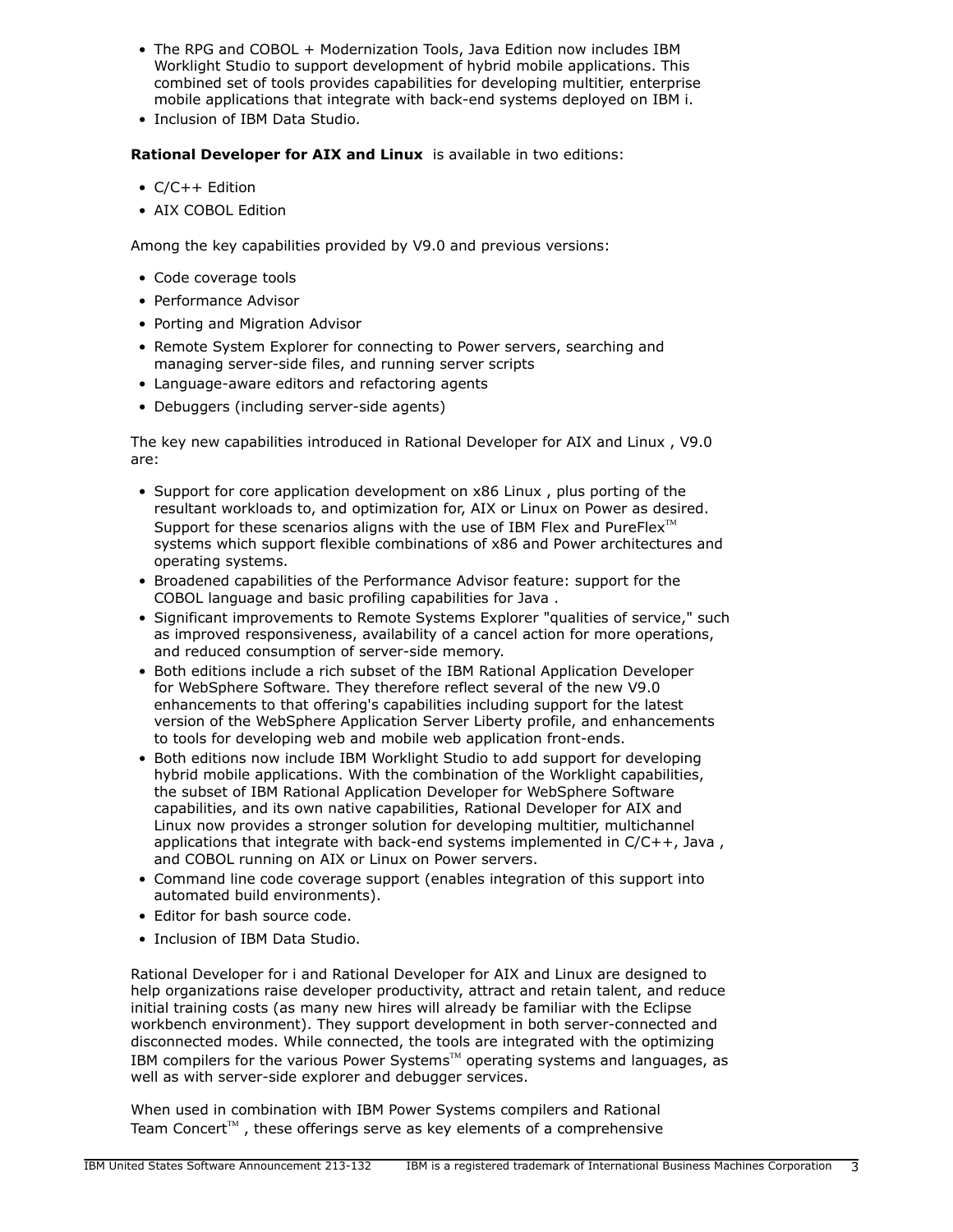application development, porting, optimization, and collaborative application lifecycle management solution that is optimized for Power Systems , but also serves in multiplatform development environments.

## <span id="page-3-0"></span>**Key prerequisites**

For details, refer to the [Hardware requirements](#page-9-2) and [Software requirements](#page-10-0) sections.

## <span id="page-3-1"></span>**Planned availability date**

- Passport Advantage®
	- June 14, 2013: Electronic availability
	- July 5, 2013: Physical availability
- Advanced Administration System (AAS)
	- June 28, 2013

#### <span id="page-3-2"></span>**Description**

#### **New offering structures (packaging)**

As of V9.0 the IBM Rational IDEs that are specialized for IBM i, AIX , and Linux on Power , Flex systems, and Pure systems are packaged as follows:

IBM Rational Developer for i (Passport PID: 5724-Y99, AAS PID: 5733-RDW)

- RPG and COBOL Tools<sup>1</sup> (Note: This offering also supports C, C++, CL, DDS, and SQL development on IBM i)
- RPG and COBOL + Modernization Tools, Java Edition $1$
- RPG and COBOL + Modernization Tools, EGL Edition $^1$

IBM Rational Developer for AIX and Linux (Passport PID: 5725-L11, AAS PID: 5733- RDX)

- $C/C++$  Edition<sup>1</sup>
- AIX COBOL Edition $1$

<sup>1</sup> In the Passport Advantage system these offerings are structured as sets of Part Numbers under a parent PID. In the Advanced Administration System (AAS) they are structured as sets of Feature Codes under a parent PID.

#### **Basic capabilities**

These are among the key capabilities provided by IBM Rational Developer for i, V9.0 and its prior-version predecessors:

- Remote Systems Explorer for connecting to IBM i servers, searching and managing server-side files, and running server scripts
- Language-aware editors and refactoring agents
- Debuggers (including server-side agents) that support multithreaded application debugging, and debugging of solutions that span multiple languages and platforms
- Application analysis tools

These are among the key capabilities provided by IBM Rational Developer for AIX and Linux , V9.0 and its prior-version predecessors:

- Code (test) coverage tools
- Performance Advisor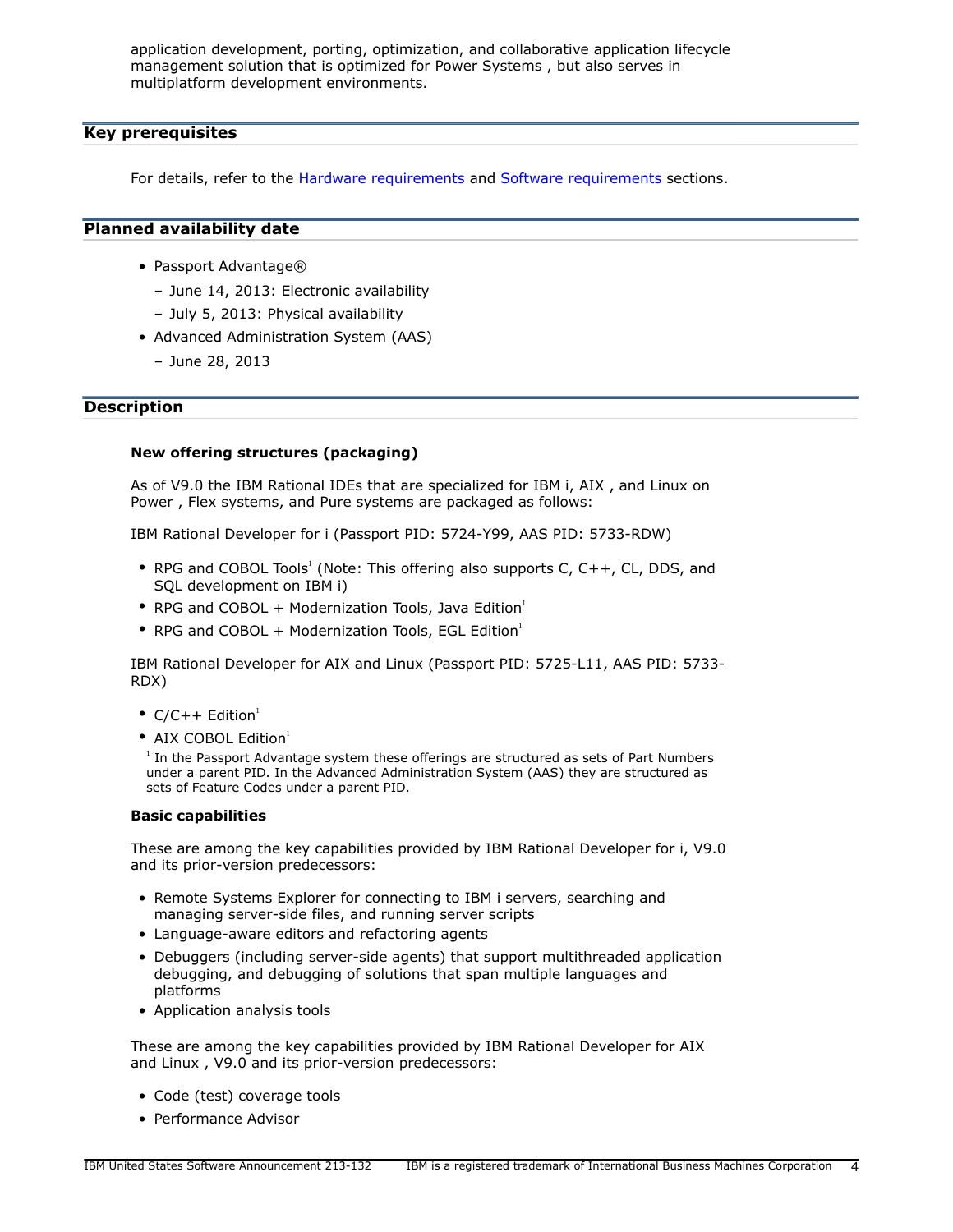- Porting and Migration Advisor
- Remote Systems Explorer for connecting to Power servers, searching and managing server-side files, and running server scripts
- Language-aware editors and refactoring agents
- Debuggers (including server-side agents) that support multithreaded application debugging, and debugging of solutions that span multiple languages and platforms

These IDE offerings run on developers' desktops and are integrated with the server-side optimizing IBM compilers for the various Power operating systems and languages, as well as with server-side explorer and debugger services. They can also support many development activities while not connected to a server.

These IDE offerings are optimized for use with Power Systems compilers and Rational Team Concert , and have specific points of integration with those offerings. When used together, these offerings provide an application development, porting, optimization, and collaborative application lifecycle management solution that is optimized for the Power architecture and operating systems, but also serves in multiplatform development environments.

## **New capabilities**

The key new capabilities introduced in Rational Developer for i, V9.0 are:

- Included in the **RPG and COBOL + Modernization Tools, Java Edition** , a rich subset of the IBM Rational Application Developer for WebSphere Software offering. It therefore reflects several of the new V9.0 enhancements to that offering. These includes support for the latest version of the WebSphere Application Server Liberty profile, and enhancements to tools for developing web and mobile web application front ends.
- Now included in the **RPG and COBOL + Modernization Tools, Java Edition** , IBM Worklight Studio to support development of hybrid mobile applications. This edition is now a stronger solution for developing multitier, enterprise mobile applications that integrate with back-end systems deployed on IBM i.

The key new capabilities introduced in Rational Developer for AIX and Linux , V9.0 are:

- Support for core application development on x86 Linux , plus porting of the resultant workloads to, and optimization for, AIX or Linux on Power as desired. Support for these scenarios aligns with the use of IBM Flex and PureFlex systems which support flexible combinations of x86 and Power architectures and operating systems.
- Broadened capabilities of the Performance Advisor feature and support for the COBOL language and basic profiling capabilities for Java .
- Support for a new command line debugger that is designed to make it easy for users of dbx to transition to the Rational Developer GUI. The new line debugger supports a large subset of the dbx command set and allows the command line debug session to connect to a running Rational Developer client. This supports visual debugging in parallel with command line debugging -- user can control the debugger from a command line on the host or from the Rational Developer for AIX and Linux debug console.
- Significant improvements to Remote Systems Explorer "qualities of service," such as improved responsiveness, availability of a cancel action for more operations, and reduced consumption of server-side memory.
- Both editions include a rich subset of the IBM Rational Application Developer for WebSphere Software. They therefore reflect several of the new V9.0 enhancements to that offering's capabilities including support for the latest version of the WebSphere Application Server Liberty profile, and enhancements to tools for developing web and mobile web application front ends.
- Both editions now include of IBM Worklight Studio to add support for developing hybrid mobile applications. With the combination of the Worklight capabilities, the subset of IBM Rational Application Developer for WebSphere Software capabilities, and its own native capabilities, Rational Developer for AIX and Linux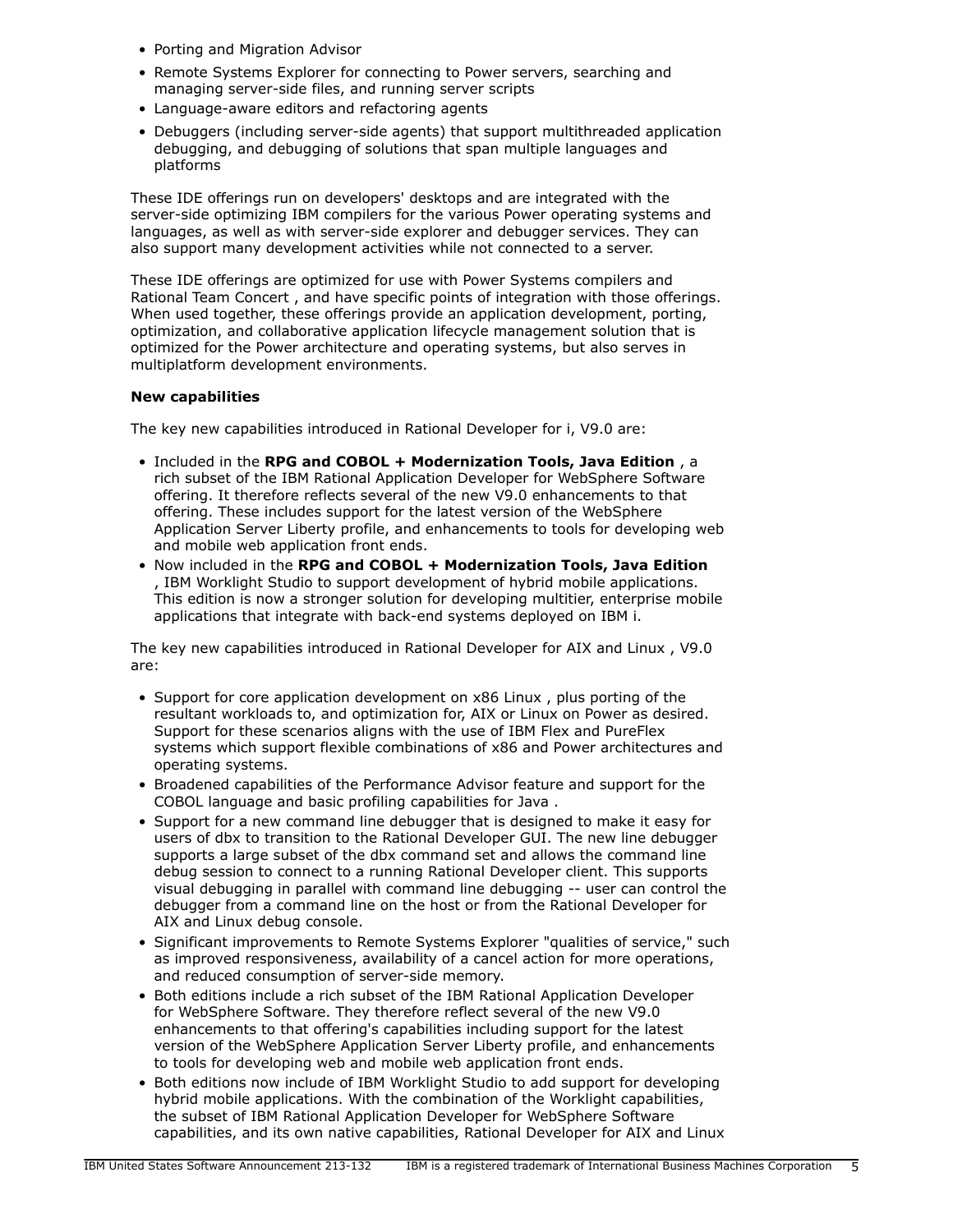now provides a solution for developing multitier, multichannel applications that integrate with back-end systems implemented in C/C++, Java , and COBOL running on AIX or Linux on Power servers.

- Command line code coverage support (enables integration of this support into automated build environments).
- Editor for bash source code.
- Inclusion of IBM Data Studio.

## **Deprecations**

These capabilities are declared to be deprecated as of V9.0 and they might be removed from the products in some future release. Clients who believe they would be adversely impacted by future removal of these capabilities should inform Rational Client Support, so that their feedback can be considered in future product planning.

These deprecations apply to Rational Developer for i RPG and COBOL + Modernization Tools, Java Edition, to Rational Developer for AIX and Linux C/C++ Edition, and to Rational Developer for AIX and Linux COBOL Edition:

- Rational Unified Process (RUP) Process Advisor and Process Browser
- Rational ClearCase® SCM Adapter
- Rational RequisitePro® Integration

## **Relationships of V9.0 Packaging to V8.5 Packaging**

The packaging of the Rational V8.5 offerings for Power Systems was as follows:

- Rational Developer for Power Systems Software
	- $-$  RPG and COBOL Development Tools for  $i^2$
	- $-$  C/C++ Development Tools for AIX<sup>2</sup>
	- $-$  COBOL Development Tools for AIX $^2$
	- $C/C++$  Development Tools for Linux  $2$
	- C/C++ Development Studio for AIX
	- C/C++ Development Studio for Linux
	- COBOL Development Studio for AIX
	- $-$  Power Tools for  $i^2$
	- $-$  Power Tools for AIX $^2$
- Rational Developer for i for SOA Construction

 $^{2}$  In the Passport Advantage system, each of these offerings, known as a "chargeable component", was structured as sets of Part Numbers under the version-agnostic parent PID. In the Advanced Administration System (AAS), each was structured as a separate, versionspecific PID, with each supported by a corresponding set of SWMA PIDs used to register the product for support, renew support, or reinstate support.

The Development Studio offerings were soft bundles of one of the IDE offerings, plus a corresponding compiler. These were available through Passport Advantage only. Each was structured as a chargeable component under the Rational Developer for Power Systems Software parent PID.

The new packaging at version 9.0 is as follows:

IBM Rational Developer for i

- RPG and COBOL Tools $3$
- RPG and COBOL + Modernization Tools, Java Edition<sup>3</sup>
- RPG and COBOL + Modernization Tools, EGL Edition $3$

IBM Rational Developer for AIX and Linux

•  $C/C++$  Edition<sup>3</sup>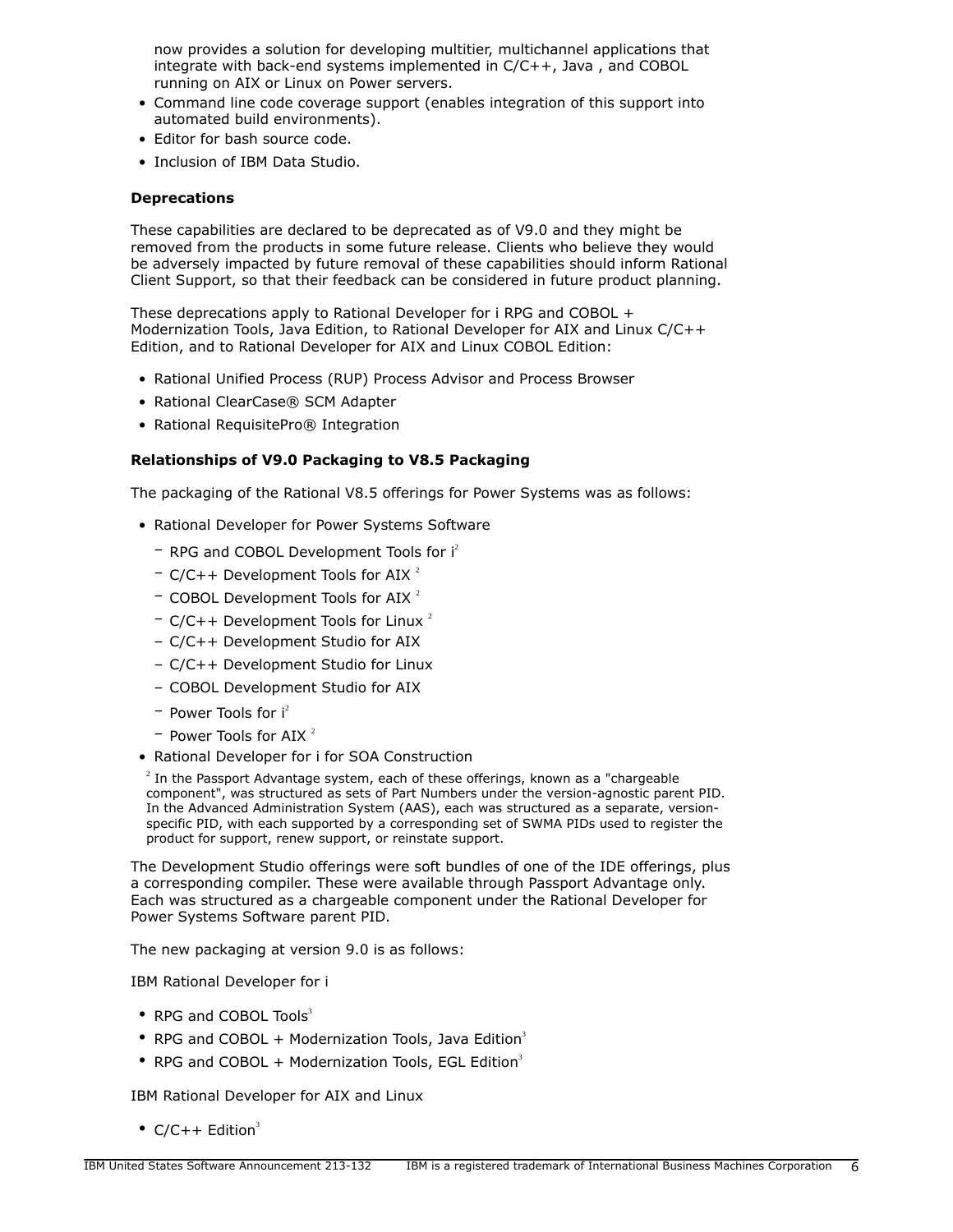• AIX COBOL Edition $3$ 

 $3$  In the Passport Advantage system, each of these offerings is structured as a set of Part Numbers under the version-agnostic parent PID. In the Advanced Administration System (AAS), each is structured as a set of feature codes under a version-specific parent PID. Each of the parent PIDs has a corresponding set of "SWMA" PIDs that used to register the product for support, renew support, or reinstate support. These SWMA PIDs also provide sets of feature codes that are specific to the sub-offerings.

Clients who hold entitlements to the old offerings with active maintenance agreements, will become entitled to the new offerings as follows:

Rational Developer for Power Systems Software RPG and COBOL Development Tools for i:

- Client will receive a 1-for-1 entitled migration to Rational Developer for i RPG and COBOL Tools
	- Equivalent product capabilities
	- V9.0 enhancements

Rational Developer for i for SOA Construction

- Client will receive a 1-for-1 entitled migration to Rational Developer for i RPG and COBOL + Modernization Tools, EGL Edition
	- Equivalent product capabilities
	- V9.0 enhancements
	- Free HATS Toolkit is no longer included in packaging download separately from ibm.com®

Rational Developer for Power Systems Software Power Tools for i

- Client will receive a 1-for-1 entitled migration to Rational Developer for i RPG and COBOL + Modernization Tools, Java Edition
	- Equivalent product capabilities
	- V9.0 enhancements

Rational Developer for Power Systems Software C/C++ Development Tools for AIX

- Client will receive a 1-for-1 entitled migration to Rational Developer for AIX and Linux C/C++ Edition
	- Enriched product capabilities (subset of Rational Application Developer capabilities, integration with Worklight Studio and IBM Data Studio)
	- V9.0 enhancements

Rational Developer for Power Systems Software Power Tools for AIX

- Client will receive a 1-for-1 entitled migration to Rational Developer for AIX and Linux C/C++ Edition
	- Equivalent product capabilities
	- V9.0 enhancements

Rational Developer for Power Systems Software C/C++ Development Studio for AIX

- Client will receive a 1-for-1 entitled migration to **both** Rational Developer for AIX and Linux C/C++ Edition and IBM XL C/C++ for AIX (compiler)
	- Equivalent compiler product capabilities
	- Enriched IDE product capabilities (subset of Rational Application Developer capabilities, integration with Worklight Studio and IBM Data Studio)
	- V9.0 IDE enhancements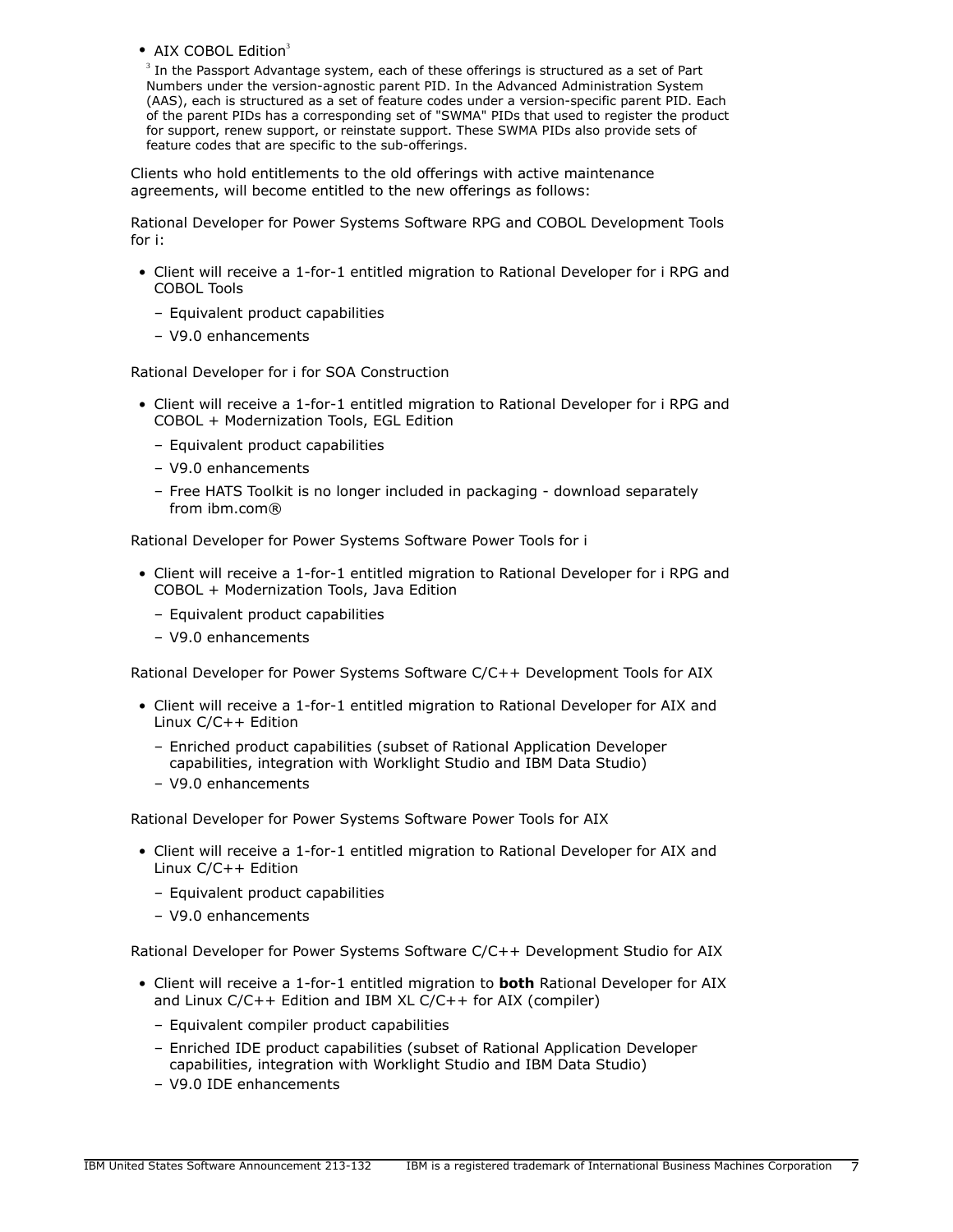Rational Developer for Power Systems Software COBOL Development Tools for AIX

- Client will receive a 1-for-1 entitled migration to Rational Developer for AIX and Linux AIX COBOL Edition
	- Enriched product capabilities (subset of Rational Application Developer capabilities, integration with Worklight Studio and IBM Data Studio)
	- V9.0 enhancements

Rational Developer for Power Systems Software COBOL Development Studio for AIX

- Client will receive a 1-for-1 entitled migration to **both** Rational Developer for AIX and Linux AIX COBOL Edition and IBM COBOL for AIX (compiler)
	- Equivalent compiler product capabilities
	- Enriched IDE product capabilities (subset of Rational Application Developer capabilities, integration with Worklight Studio and IBM Data Studio)
	- V9.0 IDE enhancements

Rational Developer for Power Systems Software C/C++ Development Tools for Linux

- Client will receive a 1-for-1 entitled migration to Rational Developer for AIX and Linux C/C++ Edition
	- Enriched product capabilities (subset of Rational Application Developer capabilities, integration with Worklight Studio and IBM Data Studio)
	- V9.0 enhancements

Rational Developer for Power Systems Software C/C++ Development Studio for Linux

- Client will receive a 1-for-1 entitled migration to **both** Rational Developer for AIX and Linux C/C++ Edition and IBM XL C/C++ for Linux (compiler)
	- Equivalent compiler product capabilities
	- Enriched IDE product capabilities (subset of Rational Application Developer capabilities, integration with Worklight Studio and IBM Data Studio)
	- V9.0 IDE enhancements

#### **Accessibility by people with disabilities**

A US Section 508 Voluntary Product Accessibility Template (VPAT) containing details on accessibility compliance can be requested at

[http://www.ibm.com/able/product\\_accessibility/index.html](http://www.ibm.com/able/product_accessibility/index.html)

#### **Section 508 of the US Rehabilitation Act**

Rational Developer for i, V9.0 and Rational Developer for AIX and Linux , V9.0 are capable as of June 14, 2013, when used in accordance with associated IBM documentation, of satisfying the applicable requirements of Section 508 of the Rehabilitation Act, provided that any assistive technology used with the product properly interoperates with it.

#### <span id="page-7-0"></span>**Program number**

| Program<br>number   | <b>VRM</b> | Program<br>name                          |
|---------------------|------------|------------------------------------------|
| Passport Advantage: |            |                                          |
| 5724-Y99            | 9.0        | IBM Rational Developer for i             |
| $5725 - L11$        | 9.0        | IBM Rational Developer for AIX and Linux |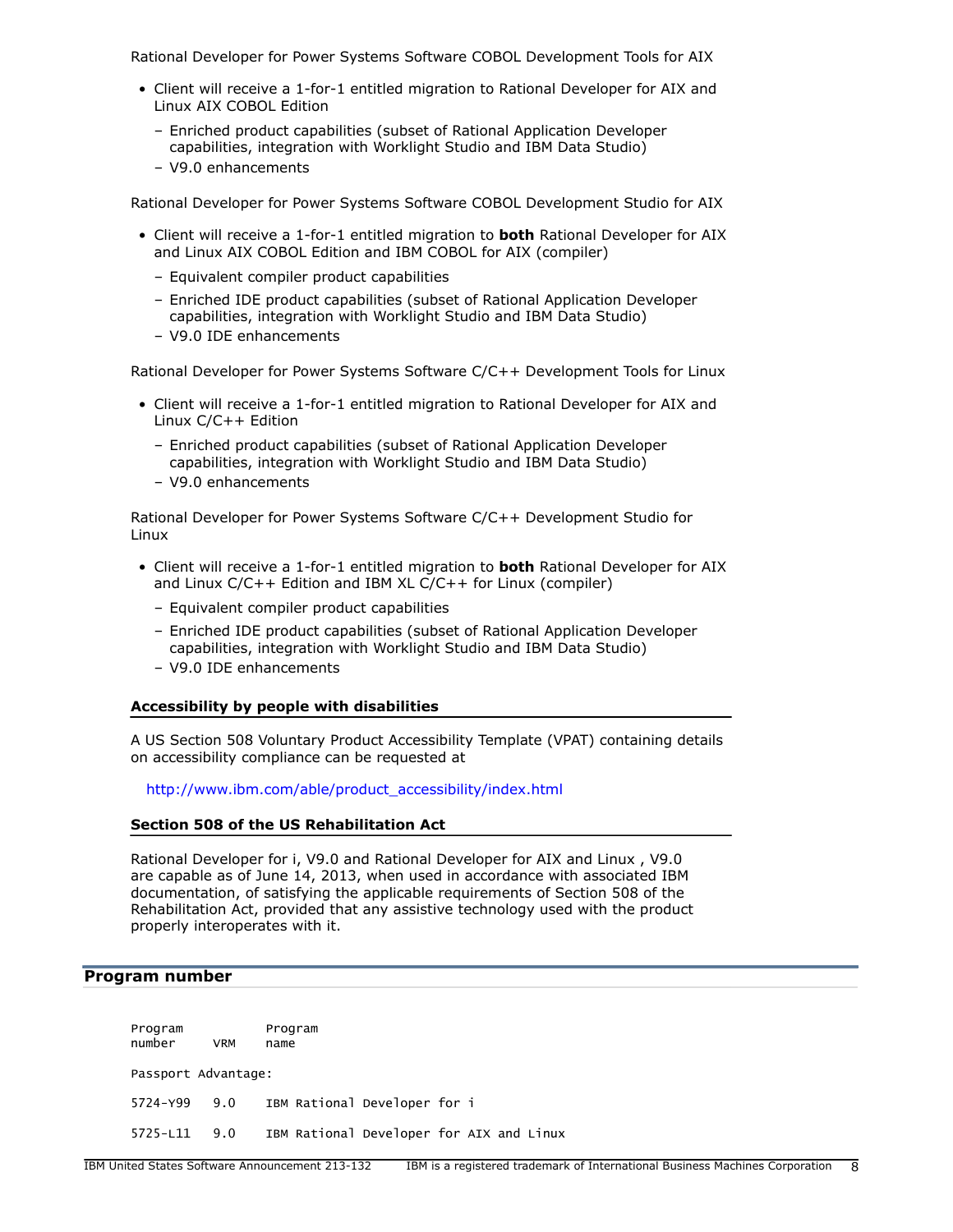Advanced Administration System (AAS):

5733-RDW 9.0 IBM Rational Developer for i

5733-RDX 9.0 IBM Rational Developer for AIX and Linux

#### **Product identification number**

| Program<br>PID number number | SWMA PID | SWMA PID<br>decription                                                      |
|------------------------------|----------|-----------------------------------------------------------------------------|
| 5733-RDW                     | 5660-RDW | Rational Developer for i<br>N/C Registration and 1-year renewal             |
|                              | 5661-RDW | Rational Developer for i<br>1 year after license                            |
|                              | 5662-RDW | Rational Developer for i<br>3-year registration                             |
|                              | 5663-RDW | Rational Developer for i<br>3-year renewal                                  |
|                              | 5664-RDW | Rational Developer for i<br>3 year after license                            |
|                              |          |                                                                             |
| Program<br>PID number number | SWMA PID | SWMA PID<br>decription                                                      |
| 5733-RDX                     | 5660-RDX | Rational Developer for AIX and Linux<br>N/C Registration and 1-year renewal |
|                              | 5661-RDX | Rational Developer for AIX and Linux<br>1 year after license                |
|                              | 5662-RDX | Rational Developer for AIX and Linux<br>3-year registration                 |
|                              | 5663-RDX | Rational Developer for AIX and Linux<br>3-year renewal                      |

## **Offering Information**

Product information is available via the Offering Information website

<http://www.ibm.com/common/ssi>

Also, visit the Passport Advantage website

<http://www.ibm.com/software/passportadvantage>

#### **Business Partner information**

If you are a Direct Reseller - System Reseller acquiring products from IBM , you may link directly to Business Partner information for this announcement. A PartnerWorld® ID and password are required (use IBM ID).

<https://www.ibm.com/partnerworld/mem/sla.jsp?num=213-132>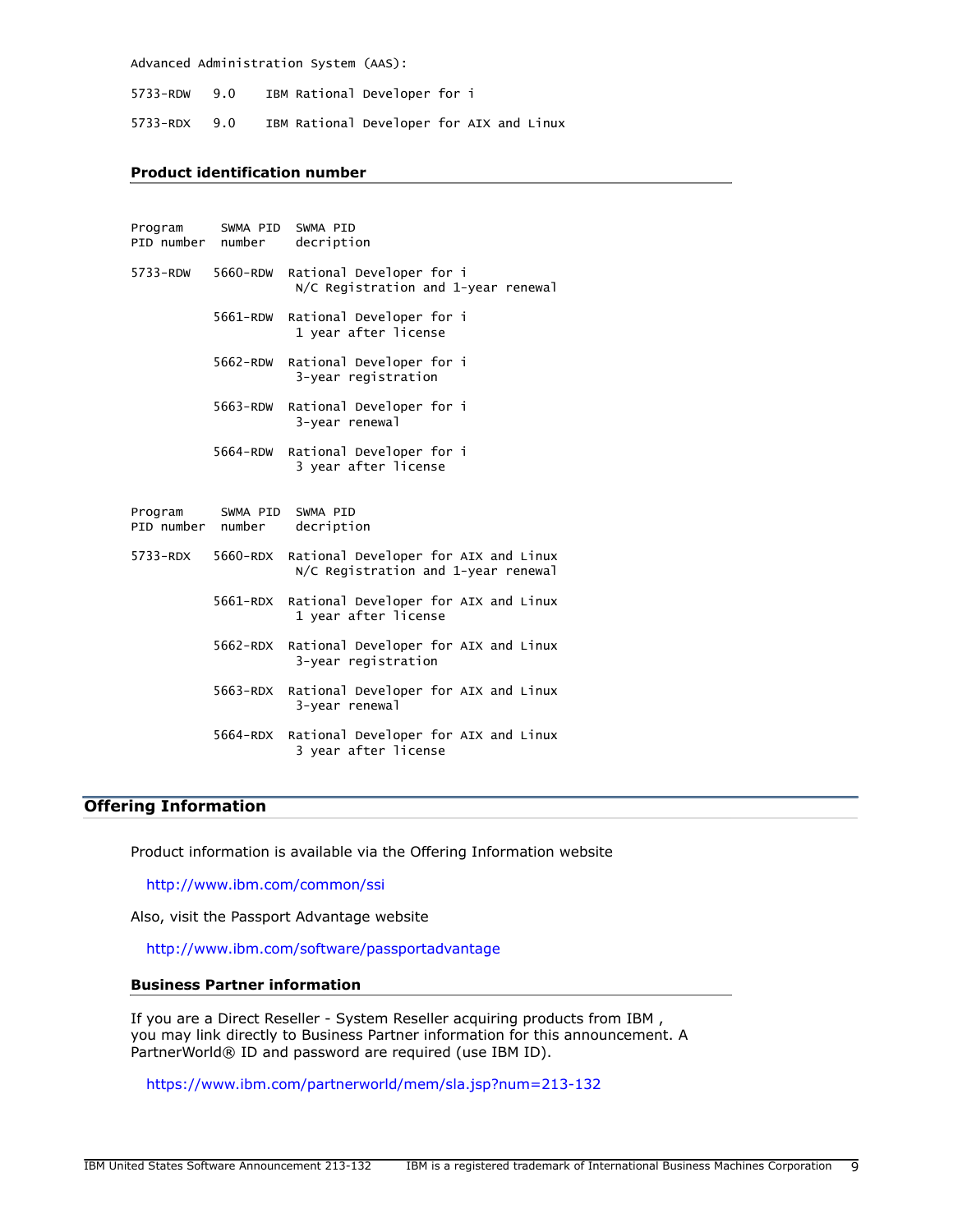## <span id="page-9-1"></span>**Publications**

No publications are shipped with these programs.

The IBM Publications Center

<http://www.ibm.com/shop/publications/order>

The Publications Center is a worldwide central repository for IBM product publications and marketing material with a catalog of 70,000 items. Extensive search facilities are provided. Payment options for orders are via credit card (in the US) or customer number for 20 countries. A large number of publications are available online in various file formats, and they can all be downloaded by all countries, free of charge.

## <span id="page-9-0"></span>**Technical information**

#### **Specified operating environment**

#### <span id="page-9-2"></span>*Hardware requirements*

#### **Rational Developer for i RPG and COBOL Tools, V9.0**

- Processor: 32-bit (x86) core2 duo (or equivalent) minimum; 64-bit (x64) core2 quad (or equivalent) recommended.
- Disk space: Minimum: 1.5 GB depending upon configuration.
- Display: 1024 x 768; 1280 X 1024 recommended.
- Memory: 2 GB RAM minimum; 3 GB RAM recommended.

#### **Rational Developer for i RPG and COBOL + Modernization Tools, Java Edition, V9.0**

- Processor: 32-bit (x86) core2 duo (or equivalent) minimum; 64-bit (x64) core2 quad (or equivalent) recommended; High End Configuration (Large Workspace/ Multiple WAS): 64-bit (x64) processor, i5 (or equivalent), or better.
- Disk space: Minimum: 2 5 GB depending upon configuration. **Note:** Additional WAS test environments may require additional disk space.
- Display: 1024 x 768; 1280 X 1024 recommended.
- Memory: 3 GB RAM minimum; 4 GB RAM recommended. High End Configuration (Large Workspace/Multiple WAS): 6 GB RAM.

## **Rational Developer for i RPG and COBOL + Modernization Tools, EGL Edition, V9.0**

This edition is a software bundle that includes Rational Developer for i RPG and COBOL Tools, V9.0 and Rational Business Developer, V9.0.

- For hardware requirements for Rational Developer for i RPG and COBOL Tools,V9.0, refer to above information.
- For hardware requirements for Rational Business Developer, V9.0, refer to Software Announcement [213-211,](http://www.ibm.com/common/ssi/cgi-bin/ssialias?infotype=an&subtype=ca&appname=gpateam&supplier=897&letternum=ENUS213-211) dated April 23, 2013 .

## **Rational Developer for AIX and Linux C/C++ Edition and Rational Developer for AIX and Linux AIX COBOL Edition, V9.0**

- Processor: 32-bit (x86) core2 duo (or equivalent) minimum; 64-bit (x64) core2 quad (or equivalent) recommended; High End Configuration (Large Workspace/ Multiple WAS): 64-bit (x64) processor, i5 (or equivalent), or better.
- Disk space: Minimum: 2 5 GB depending upon configuration. Note: Additional WAS test environments may require additional disk space.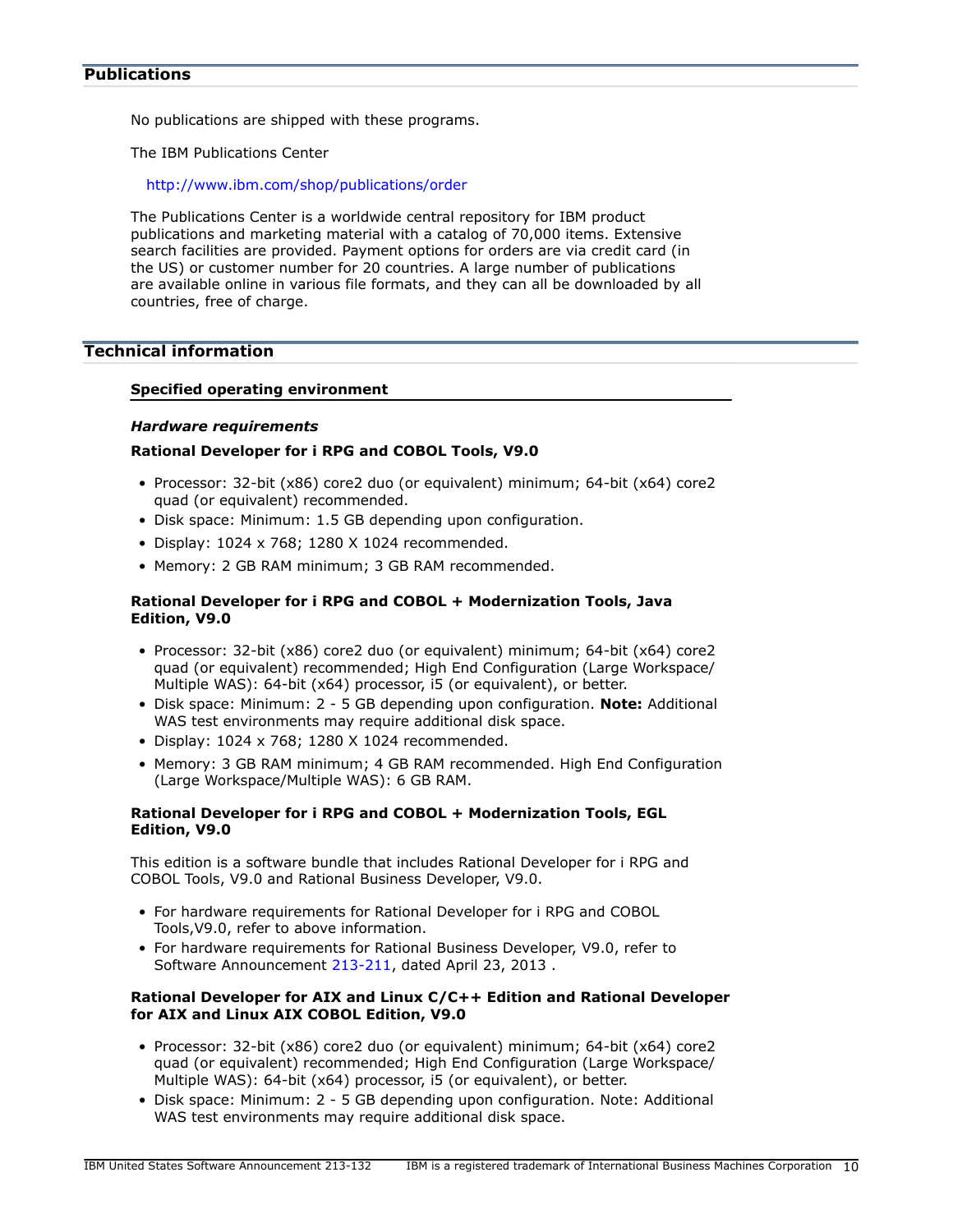- Display: 1024 x 768; 1280 X 1024 recommended.
- Memory: 3 GB RAM minimum; 4 GB RAM recommended. High End Configuration (Large Workspace/Multiple WAS): 6 GB RAM.

## <span id="page-10-0"></span>*Software requirements*

## **Rational Developer for i, V9.0**

Server (what the IDE connects to):

- Supported IBM i operating system versions: 6.1, 7.1
- More information about any required Power Systems server PTFs can be found by:
	- Opening the Remote System Explorer perspective if it is not already open. The name of the current perspective is shown in the top left corner of the title bar for the Window. To open the Remote Systems Explorer perspective, select Window > Open Perspective > Other and select Remote System Explorer from the list.
	- Creating a connection to your IBM i by expanding New Connection and doubleclicking on IBM i.
	- Expanding your new connection and right-click on IBM i Objects.
	- Selecting Verify Connection from the menu. This displays a dialog that shows which required PTFs are already installed on the system and which ones are missing.
- IBM i is needed only if the programming objects are located on the IBM i or the applications contain backend code on the IBM i.
- Compiling RPG, COBOL, C, C++, CL, or DDS on IBM i using the Remote System Explorer (RSE), the compilers must be installed.

Desktop (what the IDE runs on):

- Operating systems:
	- $-$  Microsoft<sup>™</sup> Windows<sup>™</sup> XP Professional in 32-bit mode
	- Microsoft Windows Server 2008 R2 Standard and Enterprise Edition in 64-bit mode
	- Microsoft Windows 7 Professional, Enterprise, and Ultimate in 32-bit and 64-bit mode
	- Microsoft Windows 8 Professional and Enterprise in 64-bit mode
	- Red Hat Enterprise Linux (RHEL) Desktop 6 x86-32 and x86-64
	- SUSE Linux Enterprise Desktop (SLED) 11 x86-32 and x86-64
	- Ubuntu 12.04 LTS x86-32 and x86-64
- One of the following web browsers:
	- Microsoft Internet Explorer 7.0, or later
	- Firefox 5.0, or later

## **Rational Developer for AIX and Linux C/C++ Edition, V9.0**

Server (what the IDE connects to):

- Operating systems:
	- AIX 6.1 TL5 64-bit
	- AIX 7.1 64-bit
	- Red Hat Enterprise Linux (RHEL) Server 6 for IBM Power
	- Red Hat Enterprise Linux (RHEL) Server 6 x86-64
	- Red Hat Enterprise Linux (RHEL) Client 6 x86-64
	- SUSE Linux Enterprise Server (SLES) 11 SP1, or higher for IBM Power
	- SUSE Linux Enterprise Server (SLES) 11 SP1, or higher x86-64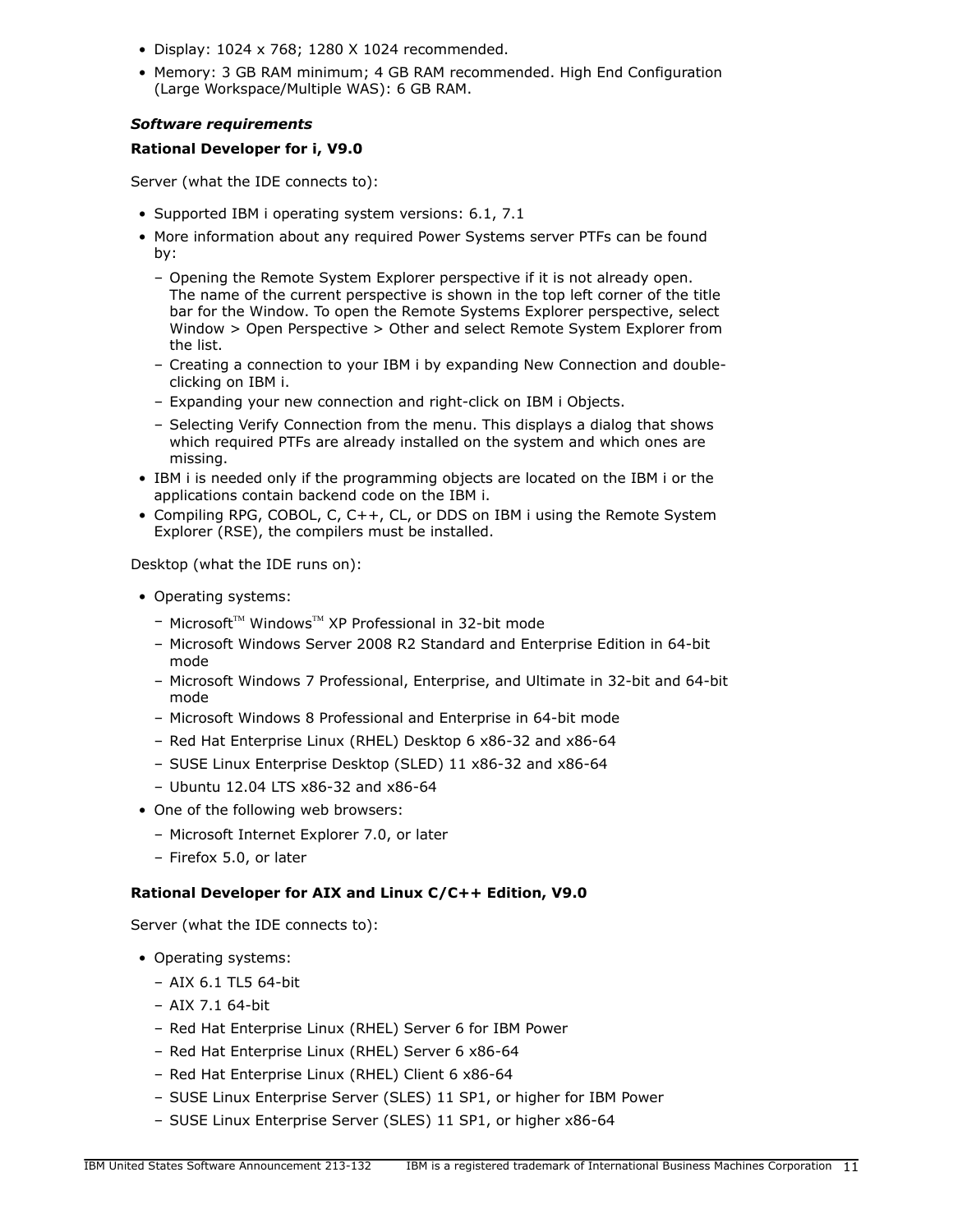- SUSE Linux Enterprise Desktop (SLED) 11 x86-64
- Compilers:
	- IBM XL C FOR AIX , 9.0, 10.1, 11.1, or 12.1.
	- IBM XL C/C++ for AIX , 9.0, 10.1, 11.1, or 12.1.
	- IBM XL C/C++ for Linux , 10.1, 11.1, or 12.1
	- GNU C/C++ compiler, 4.3 or higher
	- Known limitations: the following compilers do not generate XML outputs that are required by Rational Developer for AIX and Linux Performance Advisor to support features such as inlining analysis.
		- -- XL C for AIX 9.0
		- -- XL C/C++ for AIX 9.0
		- -- XL C for AIX 10.1
		- -- XL C/C++ for AIX 10.1
		- -- GNU on Linux

Desktop (what the IDE runs on):

- Operating systems:
	- Microsoft Windows XP Professional in 32-bit mode
	- Microsoft Windows Server 2008 R2 Standard and Enterprise Edition in 64-bit mode
	- Microsoft Windows 7 Professional, Enterprise, and Ultimate in 32-bit and 64-bit mode
	- Microsoft Windows 8 Professional and Enterprise in 64-bit mode
	- Red Hat Enterprise Linux (RHEL) Desktop 6 x86-32 and x86-64
	- SUSE Linux Enterprise Desktop (SLED) 11 x86-32 and x86-64
	- Ubuntu 12.04 LTS x86-32 and x86-64
- One of the following web browsers:
	- Microsoft Internet Explorer 7.0, or later
	- Firefox 5.0, or later

## **Rational Developer for AIX and Linux AIX COBOL Edition, V9.0**

Server (what the IDE connects to):

- Supported server operating systems:
	- AIX 6.1 TL5 64-bit
	- AIX 7.1 64-bit
- Supported compilers: IBM COBOL for AIX , 3.1, 4.1, or 4.1.1.

Desktop (what the IDE runs on):

- Operating systems:
	- Microsoft Windows XP Professional in 32-bit mode
	- Microsoft Windows Server 2008 R2 Standard and Enterprise Edition in 64-bit mode
	- Microsoft Windows 7 Professional, Enterprise, and Ultimate in 32-bit and 64-bit mode
	- Microsoft Windows 8 Professional and Enterprise in 64-bit mode
	- Red Hat Enterprise Linux (RHEL) Desktop 6 x86-32 and x86-64
	- SUSE Linux Enterprise Desktop (SLED) 11 x86-32 and x86-64
	- Ubuntu 12.04 LTS x86-32 and x86-64
- One of the following web browsers: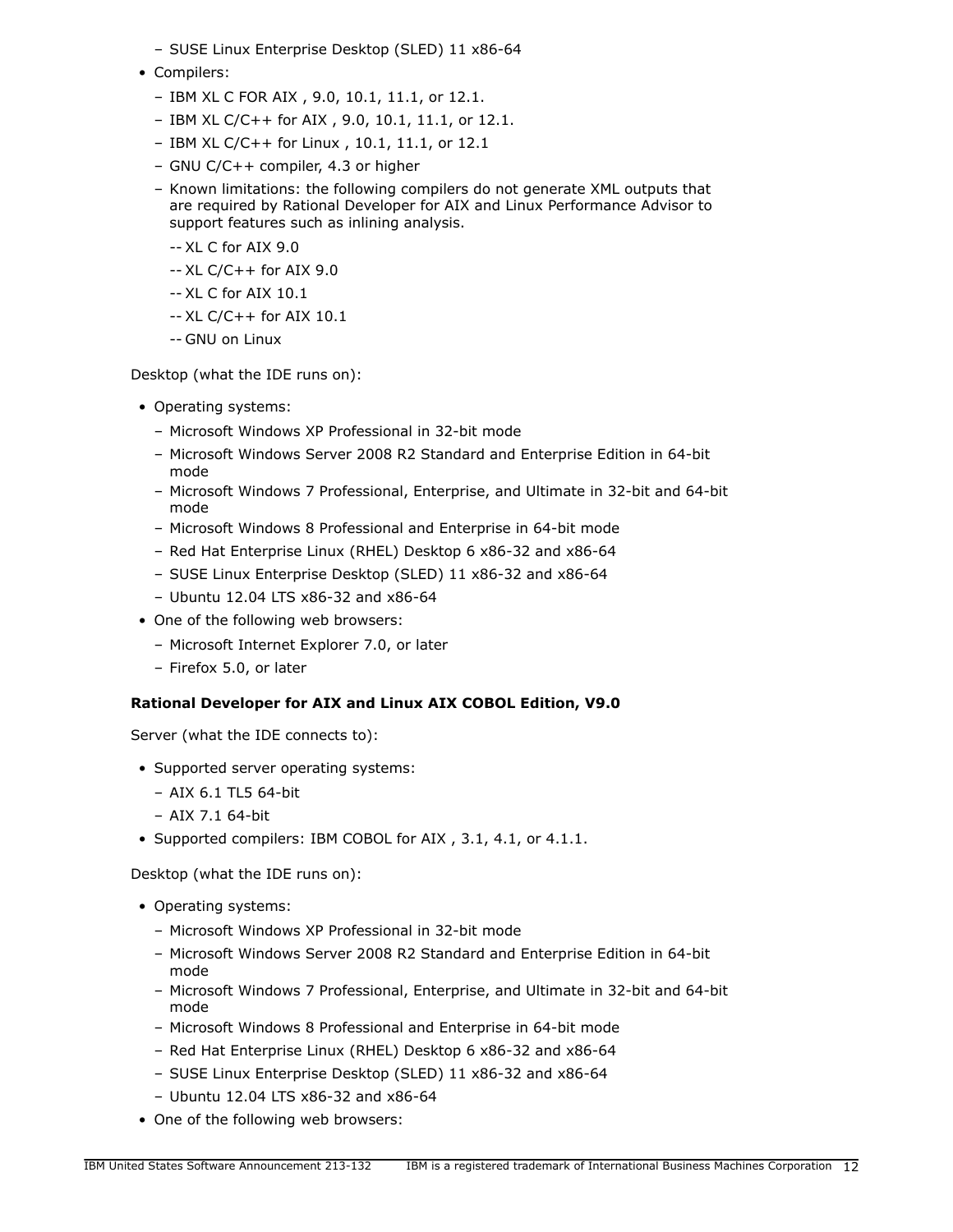- Microsoft Internet Explorer 7.0, or later
- Firefox 5.0, or later

The program's specifications and specified operating environment information may be found in documentation accompanying the program, if available, such as a readme file, or other information published by IBM , such as an announcement letter. Documentation and other program content may be supplied only in the English language.

## *Limitations*

For additional information, refer to [Usage restriction](#page-26-0) in the [Terms and conditions](#page-24-0) section of this announcement, or to the license information document that is available on the IBM Software License Agreement website

<http://www.ibm.com/software/sla/sladb.nsf>

## *IBM Electronic Support*

The IBM Support Portal is your gateway to technical support. This includes IBM Electronic Support tools and resources, for software and hardware, to help save time and simplify support. The Electronic Support tools can help you find answers to questions, download fixes, troubleshoot, automate data collection, submit and track problems through the Service Request online tool, and build skills. All these tools are made available through your IBM support agreement, at no additional charge.

Read about the Electronic Support portfolio of tools at

<http://ibm.com/electronicsupport>

#### Access the IBM Support Portal at

<http://ibm.com/support>

Access the online Service Request tool at

<http://ibm.com/support/servicerequest>

#### **Planning information**

#### *Packaging*

## **Rational Developer for i RPG and COBOL Tools, V9.0**

- READ ME FIRST Quick Start Guide V9.0
- Core product V9.0
- Rational Team Concert Client Integration for IBM i V9.0
- IBM i Web Services and java Tools Extension V9.0
- Rational Developer for i RPG and COBOL Tools Activation kit V9.0 (AAS only)
- IBM Worklight Studio V6.0
- Rational Test Workbench V8.5 Mobile Extension
- IBM Data Studio V4.1
- Rational Enterprise Deployment V1.6.3
- Rational License Key Server V8.1.3 ( Passport Advantage only)
- License Information document V9.0 (AAS only)

## **Rational Developer for i RPG and COBOL Tools + Modernization Tools, Java Edition, V9.0**

- READ ME FIRST Quick Start Guide V9.0
- Core product V9.0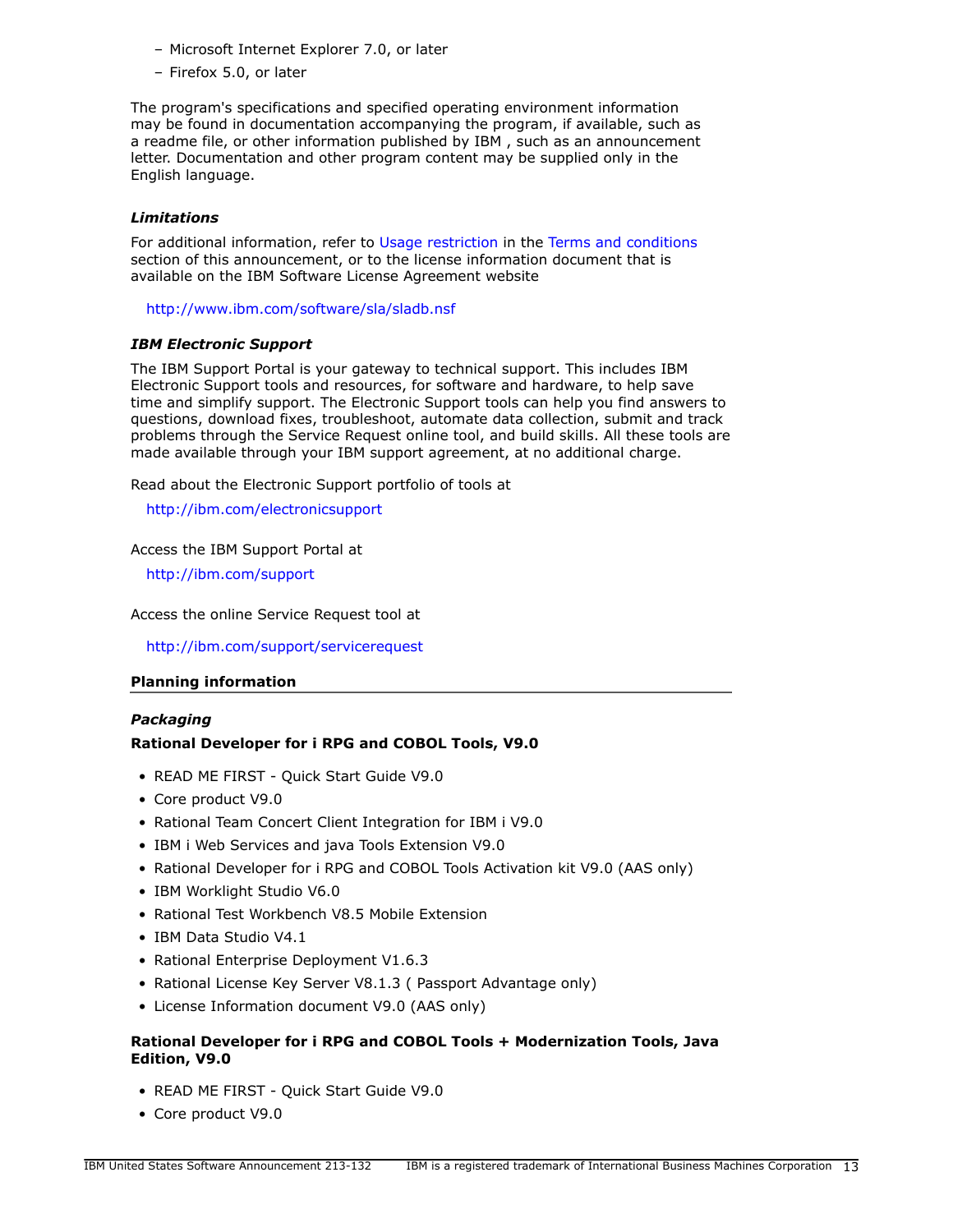- Rational Team Concert Client Integration for IBM i Extension V9.0
- Activation kits (AAS only)
	- Rational Developer for i RPG and COBOL Tools activation kit V9.0
	- Rational Developer for i RPG and COBOL Tools + Modernization Tools, Java Edition activation kit V9.0
- Rational Application Developer WebSphere Application Server Test Environment
- Rational Desktop Connection Toolkit V2.0 for Cloud Environment
- Rational Code Coverage Extension V8.5.1
- Rational Java Runtime Environment for V1.7
- Rational Application Developer Build Utility V9.0
- Rational Application Developer Rational Team Concert Server V8.5.1
- Rational WebSphere Portal Server V8.0
- Rational Agent Controller V9.0
- IBM Worklight Studio V6.0
- Rational Test Workbench V8.5 Mobile Extension
- IBM Data Studio V4.1
- Rational Enterprise Deployment V1.6.3
- Rational License Key Server V8.1.3 ( Passport Advantage only)
- License Information document V9.0 (AAS only)

## **Rational Developer for i RPG and COBOL Tools + Modernization Tools, EGL Edition, V9.0**

- READ ME FIRST Quick Start Guide V9.0
- Rational Developer for i RPG and COBOL Tools Core product V9.0
- Rational Team Concert Client Integration for IBM i Extension V9.0
- IBM i Web Services and Java Tools Extension V9.0
- Rational Business Developer V9.0
- IBM DB2® Express® Edition V10.1 for Rational Business Developer
- IBM DB2 Connect<sup>TM</sup> Personal Edition V10.1 for Rational Business Developer
- Rational Application Developer WebSphere Application Server Test Environment
- IBM Worklight Studio V6.0
- Rational Test Workbench V8.5 Mobile Extension
- IBM Data Studio V4.1
- Rational Enterprise Deployment V1.6.3
- Rational License Key Server V8.1.3 ( Passport Advantage only)
- Activation kits (AAS only)
	- Rational Developer for i RPG and COBOL Tools activation kit V9.0
	- Rational Business Developer activation kit V9.0
- License Information document V9.0 (AAS only)

## **Rational Developer for AIX and Linux C/C++ Edition, V9.0**

- READ ME FIRST Quick Start Guide V9.0
- Core product V9.0
- AIX and Linux Server Runtimes V9.0
- Rational Developer for AIX and Linux C/C++ Edition Activation kit V9.0 (AAS only)
- Rational Application Developer WebSphere Application Server Test Environment
- Rational Desktop Connection Toolkit V2.0 for Cloud Environment
- Rational Code Coverage Extension V8.5.1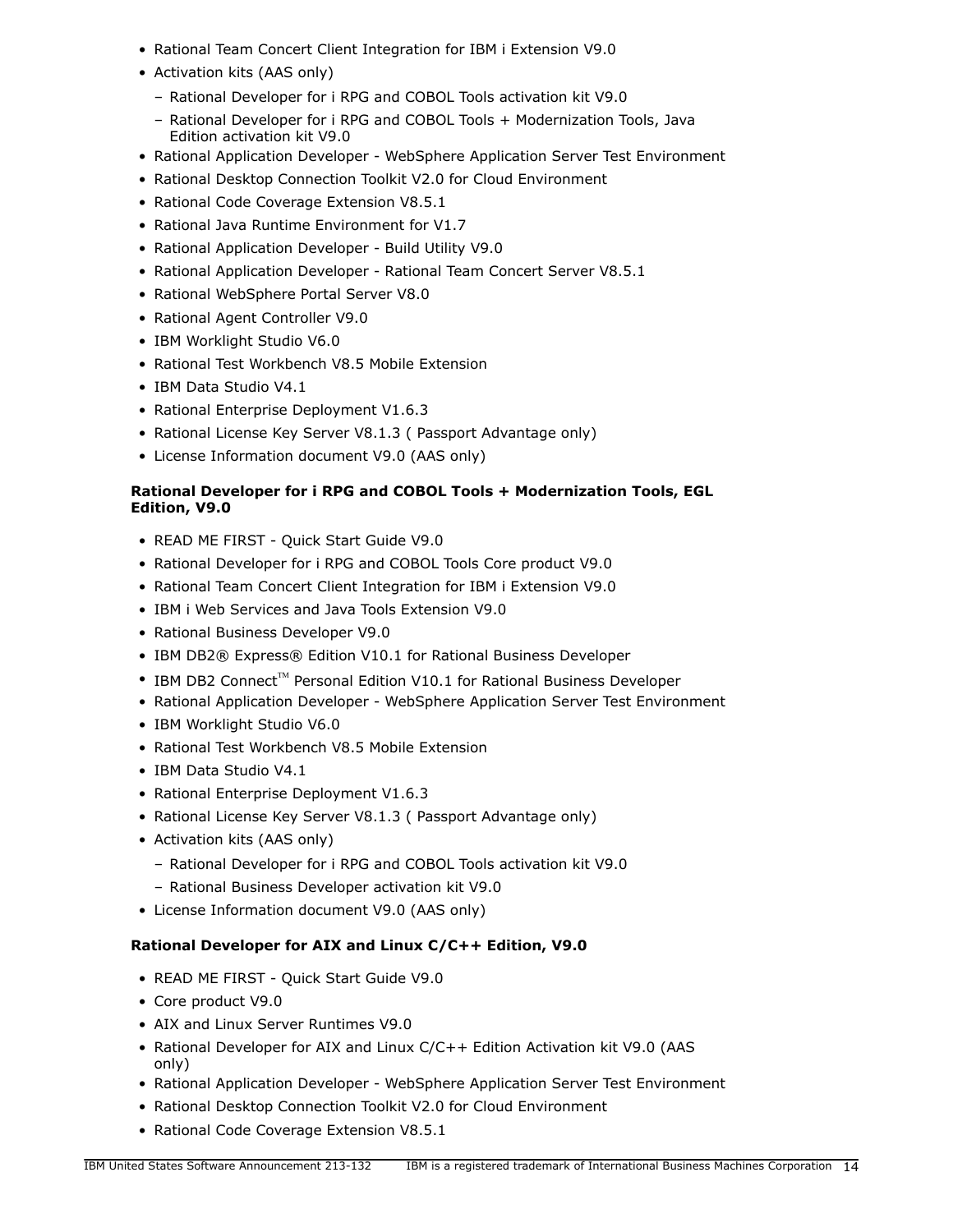- Rational Java Runtime Environment for V1.7
- Rational Application Developer Build Utility V9.0
- Rational Application Developer Rational Team Concert Server V8.5.1
- Rational WebSphere Portal Server V8.0
- Rational Agent Controller V9.0
- IBM Worklight Studio V6.0
- Rational Test Workbench V8.5 Mobile Extension
- IBM Data Studio V4.1
- License Information document V9.0 (AAS only)

## **Rational Developer for AIX and Linux AIX COBOL Edition, V9.0**

- READ ME FIRST Quick Start Guide 9.0
- Core product V9.0
- AIX and Linux Server Runtimes V9.0
- Rational Developer for AIX and Linux AIX COBOL Edition Activation kit V9.0 (AAS only)
- Rational Application Developer WebSphere Application Server Test Environment
- Rational Desktop Connection Toolkit V2.0 for Cloud Environment
- Rational Code Coverage Extension V8.5.1
- Rational Java Runtime Environment for V1.7
- Rational Application Developer Build Utility V9.0
- Rational Application Developer Rational Team Concert Server V8.5.1
- Rational WebSphere Portal Server V8.x
- Rational Agent Controller V9.0
- IBM Worklight Studio V6.0
- Rational Test Workbench V8.5 Mobile Extension
- IBM Data Studio V4.1
- License Information document V9.0 (AAS only)

This program, when downloaded from a website, contains the applicable IBM license agreement and License Information, if appropriate, and will be presented for acceptance at the time of installation of the program. For future reference, the license and License Information will be stored in a directory such as LICENSE.TXT.

## **Security, auditability, and control**

The products in this announcement uses the security and auditability features of the respective operating systems. The customer is responsible for evaluation, selection, and implementation of security features, administrative procedures, and appropriate controls in application systems and communication facilities.

## **Software Services**

IBM Software Services has the breadth, depth, and reach to manage your services needs. You can leverage the deep technical skills of our lab-based, software services team and the business consulting, project management, and infrastructure expertise of our IBM Global Services team. Also, we extend our IBM Software Services reach through IBM Business Partners to provide an extensive portfolio of capabilities. Together, we provide the global reach, intellectual capital, industry insight, and technology leadership to support a wide range of critical business needs.

To learn more about IBM Software Services or to contact a Software Services sales specialist, visit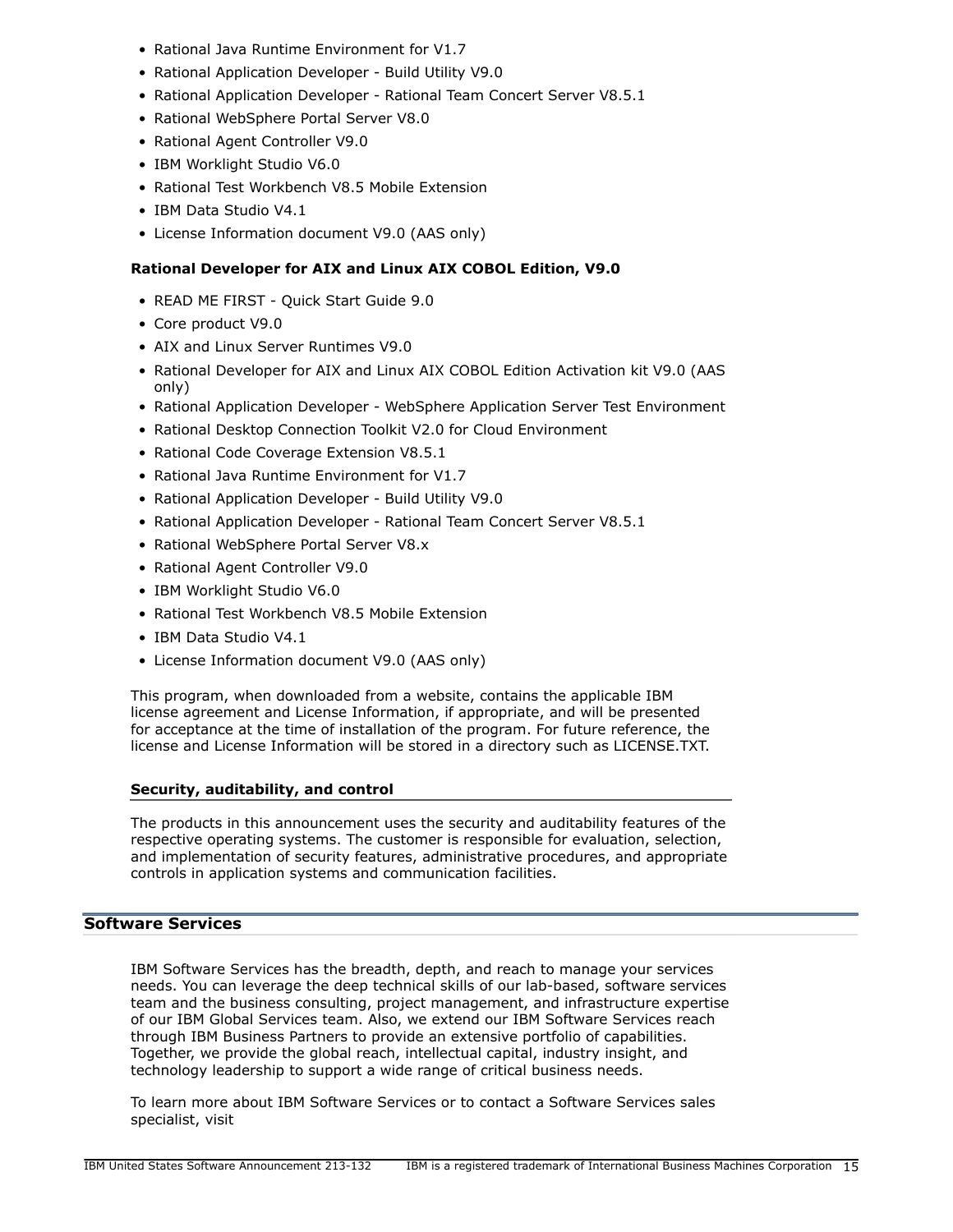## <span id="page-15-0"></span>**Ordering information**

| Product identifier<br>description           |                                                                                               | PID      | Product group                                             | Product category            |  |
|---------------------------------------------|-----------------------------------------------------------------------------------------------|----------|-----------------------------------------------------------|-----------------------------|--|
|                                             |                                                                                               |          |                                                           |                             |  |
| IBM Rational Developer<br>for i             |                                                                                               | 5724–Y99 | IBM Rational                                              | Enterprise<br>Modernization |  |
| IBM Rational Developer<br>for i             |                                                                                               | 5733-RDW | IBM Rational                                              | Enterprise<br>Modernization |  |
| IBM Rational Developer<br>for AIX and Linux |                                                                                               | 5725-L11 | IBM Rational                                              | Enterprise<br>Modernization |  |
| IBM Rational Developer<br>for AIX and Linux |                                                                                               | 5733-RDX | IBM Rational                                              | Enterprise<br>Modernization |  |
| <b>Passport Advantage</b>                   |                                                                                               |          |                                                           |                             |  |
|                                             |                                                                                               |          |                                                           | Part                        |  |
| Program name/Description                    |                                                                                               |          |                                                           | number                      |  |
|                                             | IBM Rational Developer for i:                                                                 |          |                                                           |                             |  |
|                                             | RPG and COBOL Tools AU Lic+S&S 12 Mo                                                          |          |                                                           | DOC5FLL                     |  |
|                                             | RPG and COBOL Tools AU Annual SW S&S Renewal                                                  |          |                                                           | E08DBLL                     |  |
|                                             | RPG and COBOL Tools AU SW S&S Reinstatement 12 Mo                                             |          |                                                           | DOC5GLL                     |  |
|                                             | RPG and COBOL Tools FUSI Lic+S&S 12 Mo                                                        |          |                                                           | DOC5ILL                     |  |
|                                             | RPG and COBOL Tools FUSI Annual SW S&S Renewal                                                |          |                                                           | E08DCLL                     |  |
|                                             | RPG and COBOL Tools FUSI SW S&S Reinstatement 12 Mo                                           |          |                                                           | DOC5JLL                     |  |
|                                             |                                                                                               |          | RPG and COBOL Tools FUSI Initial Fixed Term Lic+S&S 12 Mo | <b>DOLJWLL</b>              |  |
|                                             |                                                                                               |          | RPG and COBOL Tools FUSI Subseq Fixed Term Lic+S&S 12 Mo  | <b>EOCXMLL</b>              |  |
| AU Lic+S&S 12 Mo                            | RPG and COBOL + Modernization Tools, Java Edition                                             |          |                                                           | DOZN3LL                     |  |
|                                             | RPG and COBOL + Modernization Tools, Java Edition<br>AU Annual SW S&S Renewal                 |          |                                                           | <b>EOHMQLL</b>              |  |
|                                             | RPG and COBOL + Modernization Tools, Java Edition<br>AU SW S&S Reinstatement 12 Mo            |          |                                                           | <b>DOZNALL</b>              |  |
| FUSI Lic+S&S 12 Mo                          | RPG and COBOL + Modernization Tools, Java Edition                                             |          |                                                           | DOZN4LL                     |  |
|                                             | RPG and COBOL + Modernization Tools, Java Edition<br>FUSI Annual SW S&S Renewal               |          |                                                           | <b>EOHMRLL</b>              |  |
|                                             | RPG and COBOL + Modernization Tools, Java Edition<br>FUSI SW S&S Reinstatement 12 Mo          |          |                                                           | DOZNBLL                     |  |
|                                             | RPG and COBOL + Modernization Tools, Java Edition<br>FUSI Initial Fixed Term Lic+S&S 12 Mo    |          |                                                           | DOZNSLL                     |  |
|                                             | RPG and COBOL + Modernization Tools, Java Edition<br>FUSI Subsequent Fixed Term Lic+S&S 12 Mo |          |                                                           | <b>EOHMXLL</b>              |  |
|                                             | RPG and COBOL + Modernization Tools, EGL Edition                                              |          |                                                           | DOZN5LL                     |  |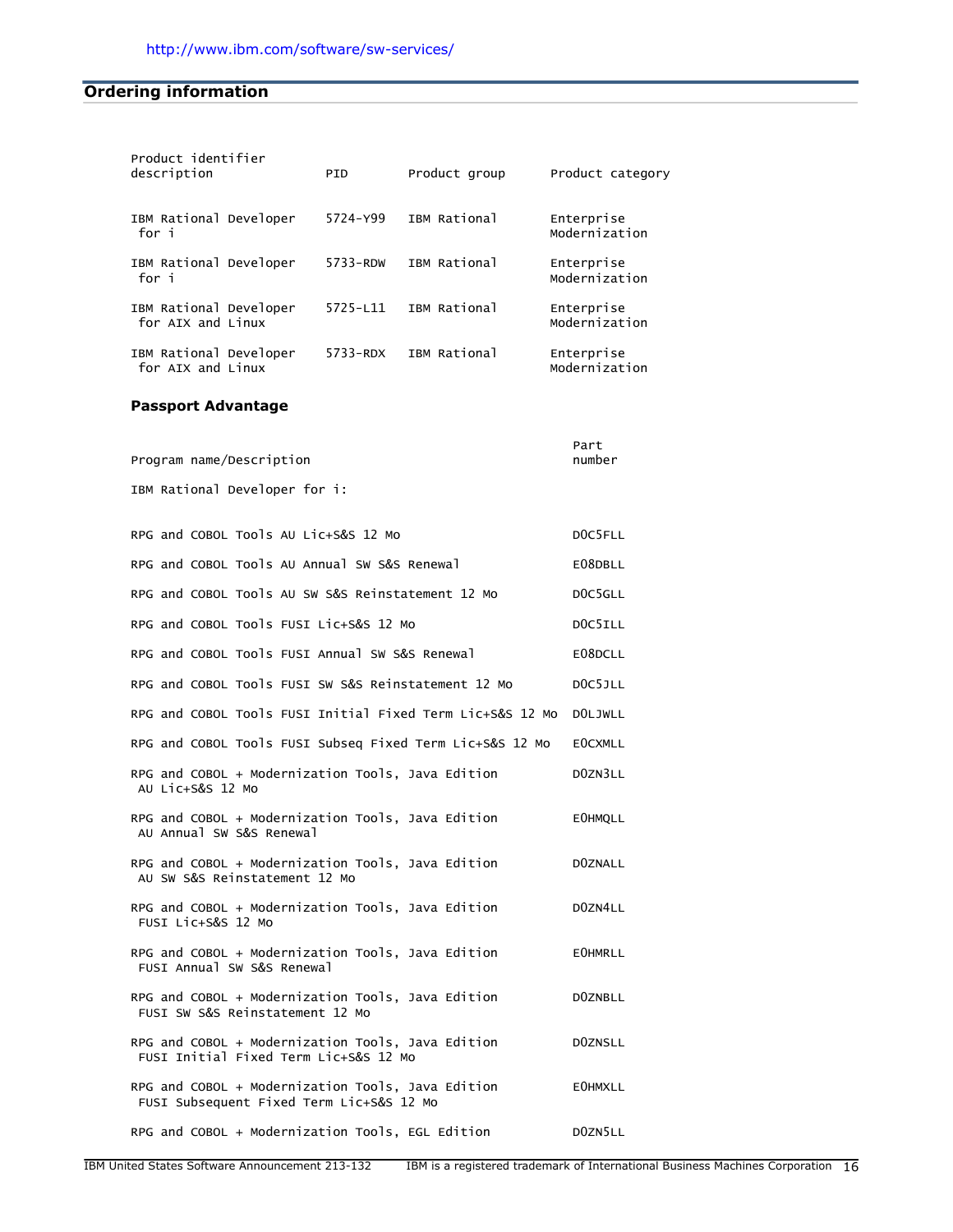#### AU Lic+S&S 12 Mo

| RPG and COBOL + Modernization Tools, EGL Edition<br>AU Annual SW S&S Renewal      | <b>EOHMSLL</b> |
|-----------------------------------------------------------------------------------|----------------|
| RPG and COBOL + Modernization Tools, EGL Edition<br>AU SW S&S Reinstatement 12 Mo | <b>DOZNCLL</b> |
| IBM Rational Developer for AIX and Linux:                                         |                |
| $C/C++$ Edition AU Lic+S&S 12 Mo                                                  | DOZN6LL        |
| C/C++ Edition AU Annual SW S&S Renewal                                            | <b>EOHMTLL</b> |
| C/C++ Edition AU SW S&S Reinstatement 12 Mo                                       | DOZNDLL        |
| C/C++ Edition FUSI Lic+S&S 12 Mo                                                  | DOZN7LL        |
| C/C++ Edition FUSI Annual SW S&S Renewal                                          | <b>EOHMULL</b> |
| C/C++ Edition FUSI SW S&S Reinstatement 12 Mo                                     | DOZNELL        |
| C/C++ Edition FUSI Initial Fixed Term Lic+S&S 12 Mo                               | DOZNULL        |
| C/C++ Edition FUSI Subsequent Fixed Term Lic+S&S 12 Mo                            | <b>EOHMZLL</b> |
| COBOL Edition AU Lic+S&S 12 Mo                                                    | DOZN8LL        |
| COBOL Edition AU Annual SW S&S Renewal                                            | <b>EOHMVLL</b> |
| COBOL Edition AU SW S&S Reinstatement 12 Mo                                       | DOZNFLL        |
| COBOL Edition FUSI Lic+S&S 12 Mo                                                  | DOZN9LL        |
| COBOL Edition FUSI Annual SW S&S Renewal                                          | <b>EOHMWLL</b> |
| COBOL Edition FUSI SW S&S Reinstatement 12 Mo                                     | DOZNGLL        |
| COBOL Edition FUSI Initial Fixed Term Lic+S&S 12m                                 | <b>DOZNWLL</b> |
| COBOL Edition FUSI Subseq Fixed Term Lic+S&S 12m                                  | E0HN1LL        |

## **Passport Advantage trade up**

You must have previously acquired a license for the following precursor product to be eligible to acquire an equivalent license of the trade-up product.

| Precursor product                                                          | Trade up product                                                                                        | Trade up<br>part number |
|----------------------------------------------------------------------------|---------------------------------------------------------------------------------------------------------|-------------------------|
| Rational Development Studio<br>for i - ADTS AU<br>(5761-WDS or 5770-WDS)   | Rational Developer for i<br>RPG and COBOL Tools AU<br>$(5724 - Y99)$                                    | DOC5HLL                 |
| Rational Developer for i<br>RPG and COBOL Tools AU<br>$(5724 - Y99)$       | Rational Developer for i<br>RPG and COBOL Tools<br>FUSI (5724-Y99)                                      | DOC5KLL                 |
| Rational Developer for i<br>RPG and COBOL Tools AU<br>$(5724 - Y99)$       | Rational Developer for i<br>RPG and $COBOL +$<br>Modernization Tools, Java<br>Edition AU $(5724-Y99)$   | <b>DOZNHLL</b>          |
| Rational Development Studio<br>for i - ADTS AU<br>(5761-WDS or 5770-WDS)   | Rational Developer for i<br>RPG and COBOL $+$<br>Modernization Tools, Java<br>Edition AU $(5724 - Y99)$ | DOZNJLL                 |
| Rational Developer for i<br>RPG and COBOL $+$<br>Modernization Tools, Java | Rational Developer for i<br>RPG and COBOL $+$<br>Modernization Tools, Java                              | <b>DOZNKLL</b>          |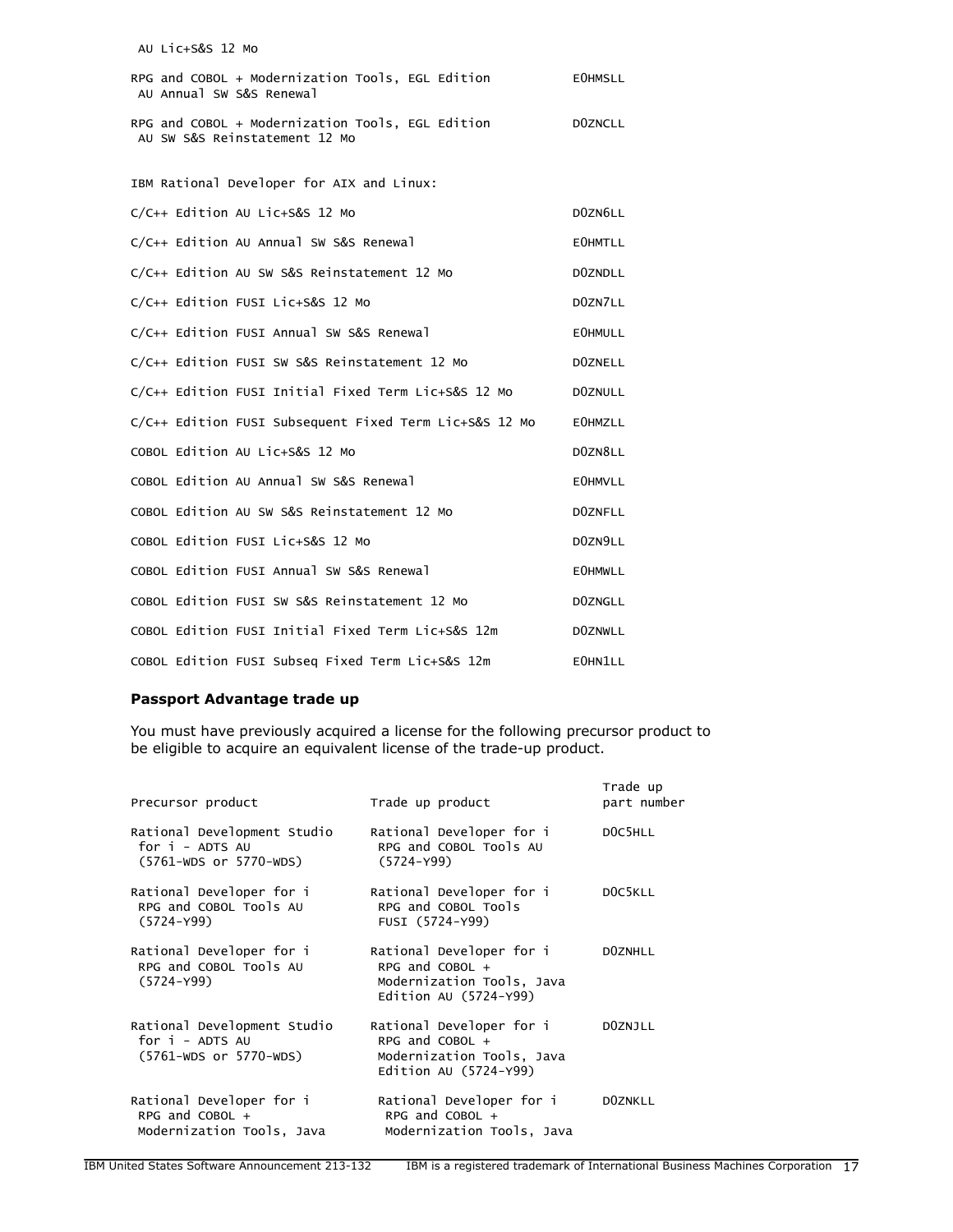| Edition AU $(5724-Y99)$                                                                            | Edition FUSI (5724-Y99)                                                                             |                |
|----------------------------------------------------------------------------------------------------|-----------------------------------------------------------------------------------------------------|----------------|
| Rational Developer for i<br>RPG and COBOL +<br>Modernization Tools, EGL<br>Edition AU $(5724-Y99)$ | Rational Developer for i<br>RPG and COBOL +<br>Modernization Tools, Java<br>Edition AU $(5724-Y99)$ | DOZNILL        |
| Rational Development Studio<br>for i - ADTS AU<br>(5761-WDS or 5770-WDS)                           | Rational Developer for i<br>RPG and COBOL +<br>Modernization Tools, EGL<br>Edition AU $(5724-Y99)$  | DOZNLLL        |
| Rational Developer for i<br>RPG and COBOL Tools AU<br>$(5724 - Y99)$                               | Rational Developer for i<br>RPG and COBOL +<br>Modernization Tools, EGL<br>Edition AU $(5724-Y99)$  | <b>DOZNMLL</b> |
| Rational Developer for AIX<br>and Linux $C/C++$ Edition AU<br>$(5725-L11)$                         | Rational Developer for AIX<br>and Linux C/C++ Edition FUSI<br>$(5725-L11)$                          | DOZNNLL        |
| Competitor                                                                                         | Rational Developer for AIX<br>and Linux C/C++ Edition FUSI<br>$(5725 - L11)$                        | DOZNOLL        |
| Rational Developer for AIX<br>and Linux COBOL Edition AU<br>$(5725-L11)$                           | Rational Developer for AIX<br>and Linux COBOL Edition FUSI<br>$(5725-L11)$                          | DOZNPLL        |
| Competitor                                                                                         | Rational Developer for AIX<br>and Linux COBOL Edition FUSI<br>$(5725-L11)$                          | <b>DOZNRLL</b> |

Consult your IBM representative if you have any questions.

## **Passport Advantage customer: Media pack entitlement details**

Customers with active maintenance or subscription for the products listed are entitled to receive the corresponding media pack.

| Media pack description                                                             | Part number    |
|------------------------------------------------------------------------------------|----------------|
| Rational Developer for i RPG and COBOL Tools V9.0                                  | <b>BTOIKML</b> |
| Rational Developer for i RPG and COBOL + Modernization<br>Tools, Java Edition V9.0 | <b>BTOILML</b> |
| Rational Developer for i RPG and COBOL + Modernization<br>Tools, EGL Edition V9.0  | <b>BTOIMML</b> |
| Rational Developer for AIX and Linux V9.0                                          | <b>BTOINML</b> |

#### *Charge features*

| 5733-RDW<br>IBM Rational Developer for i<br>RPG and COBOL Tools                                           | Charge<br>feature |
|-----------------------------------------------------------------------------------------------------------|-------------------|
| Per Auth User with 1 year SWMA Maintenance<br>Per Auth User obtained with HW with 1 Year SWMA Maintenance | 0037<br>0043      |
| Upgrade from 5761-WDS ADTS 6.1 AU with 1 yr SWMA Maintenance                                              | 0041              |
| Upgrade from 5770-WDS ADTS 7.1 AU with 1 yr SWMA Maintenance                                              | 0042              |
| Upgrade from 5733-RDG V8 AU with 1 yr SWMA Maintenance                                                    | 0038              |
| Upgrade from 5733-RDP V7 AU with 1 yr SWMA Maintenance                                                    | 0040              |
| Upgrade from 5733-RDI V8 AU with 1 yr SWMA Maintenance                                                    | 0039              |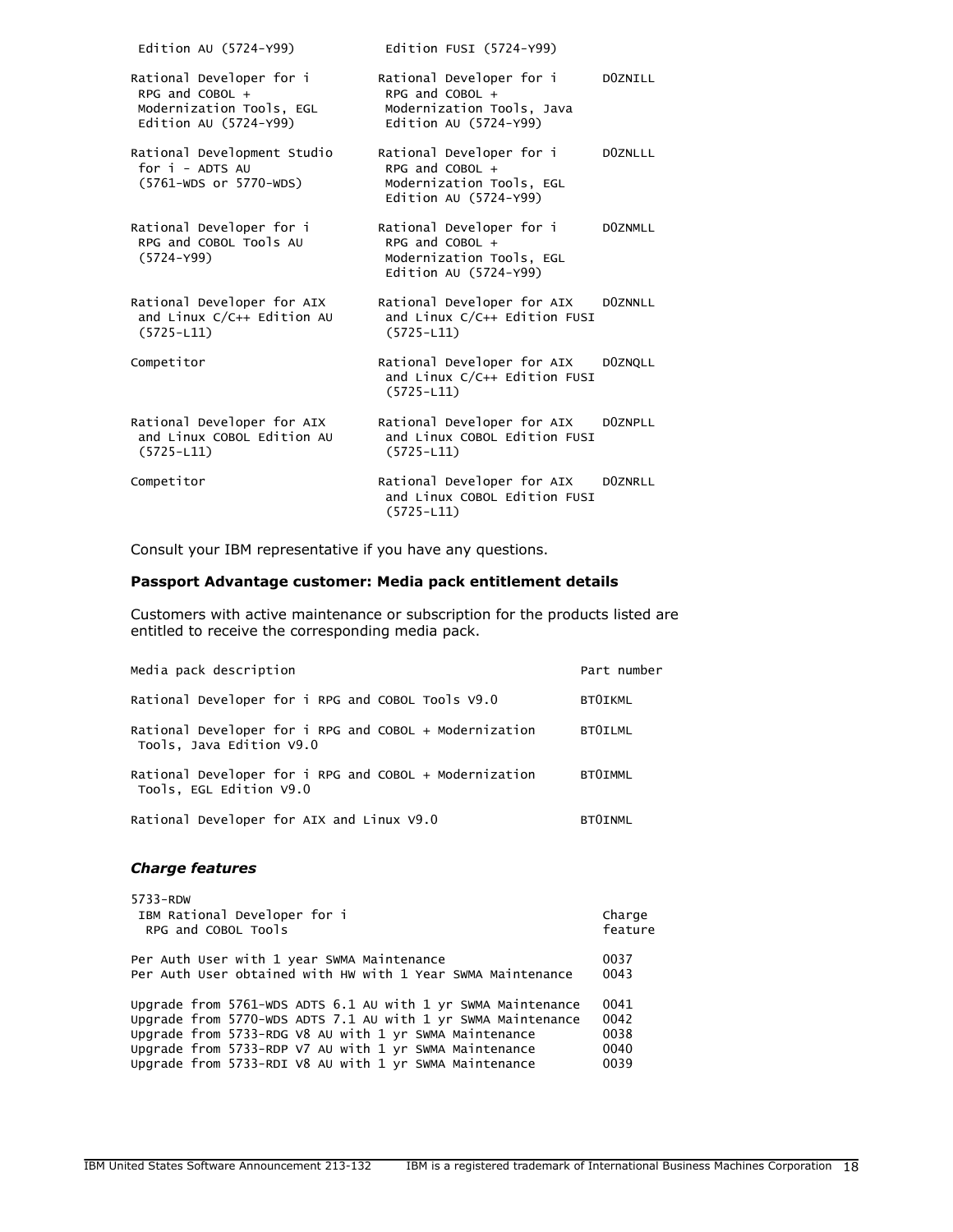| 5660-RDW<br>IBM Rational Developer for i<br>RPG and COBOL Tools                                                                                                                                                                                 | Charge<br>feature            |
|-------------------------------------------------------------------------------------------------------------------------------------------------------------------------------------------------------------------------------------------------|------------------------------|
| Per Auth User SWMA NoCharge Registration<br>Per Auth User SWMA 1 year renewal                                                                                                                                                                   | 2078<br>2077                 |
| 5661-RDW<br>IBM Rational Developer for i<br>RPG and COBOL Tools                                                                                                                                                                                 | Charge<br>feature            |
| Per Auth User SWMA 1 year after license                                                                                                                                                                                                         | 0818                         |
| 5662-RDW<br>IBM Rational Developer for i<br>RPG and COBOL Tools                                                                                                                                                                                 | Charge<br>feature            |
| Per Auth User SWMA 3 year Registration                                                                                                                                                                                                          | 1297                         |
| 5663-RDW<br>IBM Rational Developer for i<br>RPG and COBOL Tools                                                                                                                                                                                 | Charge<br>feature            |
| Per Auth User SWMA 3 year renewal                                                                                                                                                                                                               | 0268                         |
| 5664-RDW<br>IBM Rational Developer for i<br>RPG and COBOL Tools                                                                                                                                                                                 | Charge<br>feature            |
| Per Auth User SWMA 3 year after license                                                                                                                                                                                                         | 0004                         |
| 5733-RDW<br>IBM Rational Developer for i<br>RPG and COBOL + Modernization Tools, Java Edition                                                                                                                                                   | Charge<br>feature            |
| Per Auth User with 1 year SWMA Maintenance<br>Upgrade from 5733-RDD V8 AU with 1 yr SWMA Maintenance<br>Upgrade from 5733-RDW EGL Edition AU with 1 yr SWMA Maint<br>Upgrade from 5733-RDW RPG and COBOL Tools<br>AU with 1 yr SWMA Maintenance | 0031<br>0032<br>0033<br>0034 |
| Upgrade from ADTS 6.1 AU with 1 yr SWMA Maintenance<br>Upgrade from ADTS 7.1 AU with 1 yr SWMA Maintenance                                                                                                                                      | 0035<br>0036                 |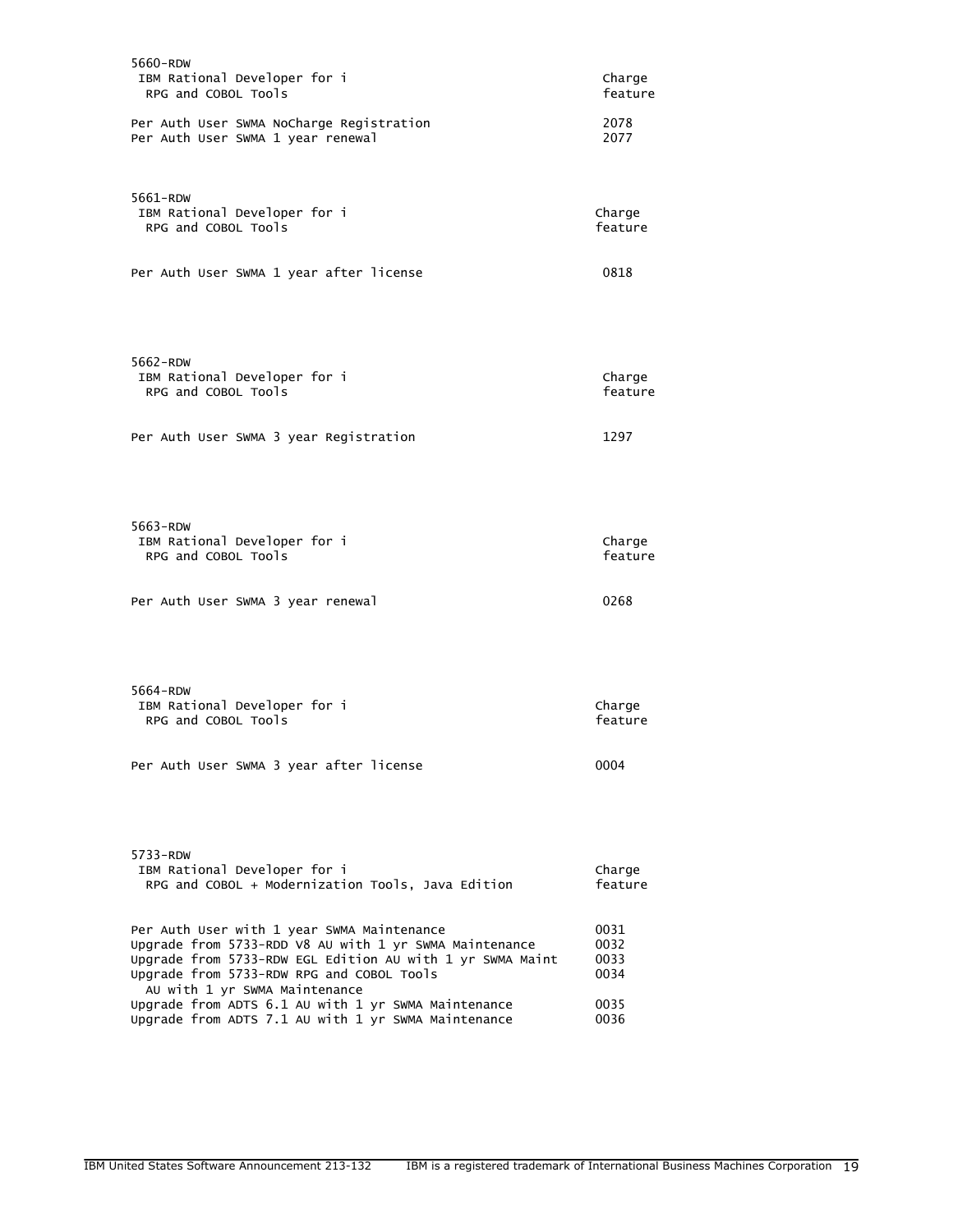| 5660-RDW<br>IBM Rational Developer for i<br>RPG and COBOL + Modernization Tools, Java Edition                                                                                      | Charge<br>feature    |
|------------------------------------------------------------------------------------------------------------------------------------------------------------------------------------|----------------------|
| Per Auth User SWMA NoCharge Registration<br>Per Auth User SWMA 1 year renewal                                                                                                      | 1978<br>1977         |
| 5661-RDW<br>IBM Rational Developer for i<br>RPG and COBOL + Modernization Tools, Java Edition                                                                                      | Charge<br>feature    |
| Per Auth User SWMA 1 year after license                                                                                                                                            | 0774                 |
| 5662-RDW<br>IBM Rational Developer for i<br>RPG and COBOL + Modernization Tools, Java Edition                                                                                      | Charge<br>feature    |
| Per Auth User SWMA 3 year Registration                                                                                                                                             | 1150                 |
| 5663-RDW<br>IBM Rational Developer for i<br>RPG and COBOL + Modernization Tools, Java Edition                                                                                      | Charge<br>feature    |
| Per Auth User SWMA 3 year renewal                                                                                                                                                  | 0271                 |
| 5664-RDW<br>IBM Rational Developer for i<br>RPG and COBOL + Modernization Tools, Java Edition                                                                                      | Charge<br>feature    |
| Per Auth User SWMA 3 year after license                                                                                                                                            | 0003                 |
| 5733-RDW<br>IBM Rational Developer for i<br>RPG and COBOL + Modernization Tools, EGL Edition                                                                                       | Charge<br>feature    |
| Per Auth User with 1 year SWMA Maintenance<br>Upgrade from 5733-SOC V8 AU with 1 yr SWMA Maintenance<br>Upgrade from 5733-RDW RPG and COBOL Tools<br>AU with 1 yr SWMA Maintenance | 0025<br>0026<br>0027 |
| Upgrade from ADTS 6.1 AU with 1 yr SWMA Maintenance<br>Upgrade from ADTS 7.1 AU with 1 yr SWMA Maintenance<br>Upgrade from 5733-SOA V7 AU with 1 yr SWMA Maintenance               | 0029<br>0030<br>0028 |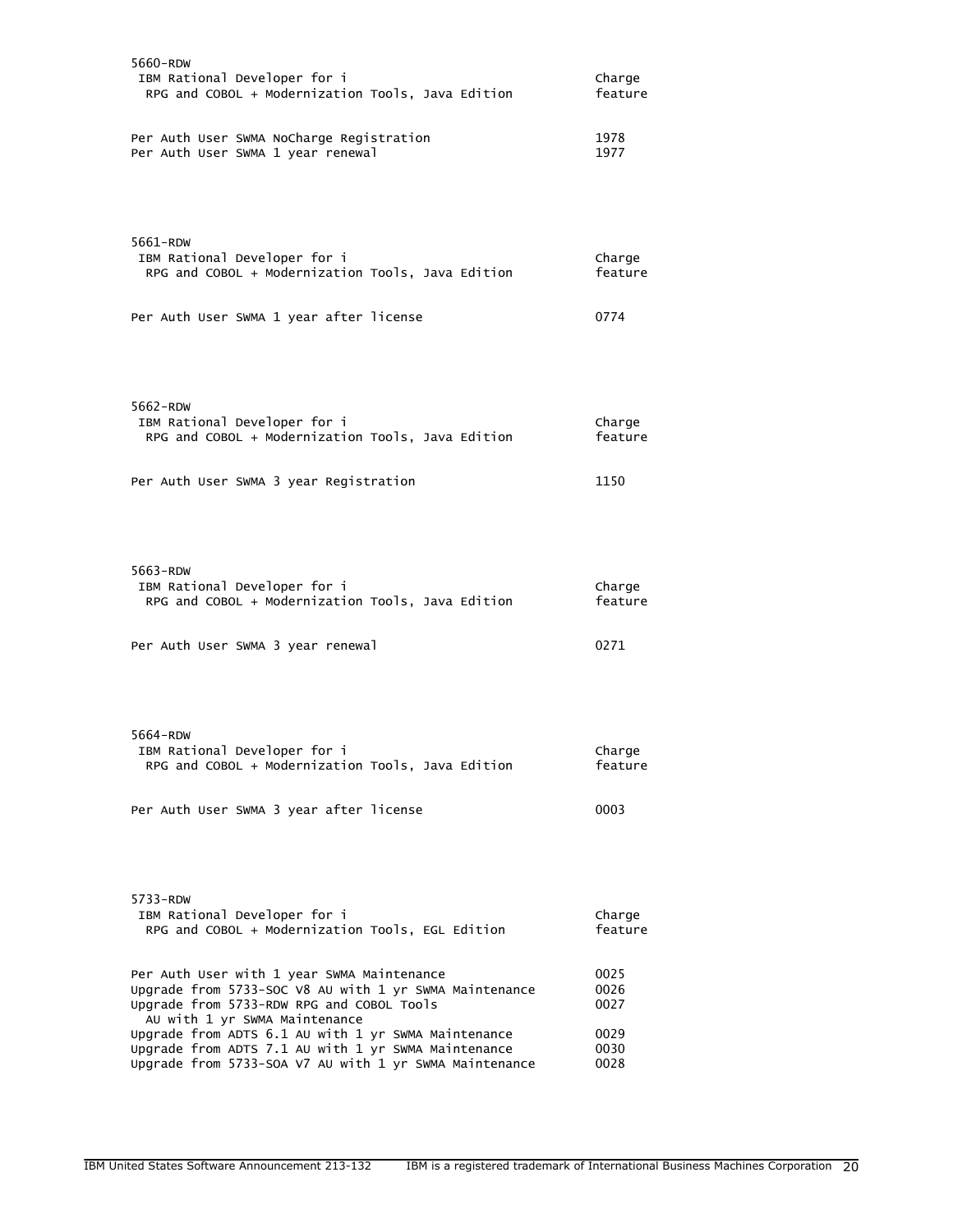| 5660-RDW<br>IBM Rational Developer for i<br>RPG and COBOL + Modernization Tools, EGL Edition                                                                                                                                                                                       | Charge<br>feature                    |
|------------------------------------------------------------------------------------------------------------------------------------------------------------------------------------------------------------------------------------------------------------------------------------|--------------------------------------|
| Per Auth User SWMA NoCharge Registration<br>Per Auth User SWMA 1 year renewal                                                                                                                                                                                                      | 1976<br>1975                         |
| 5661-RDW<br>IBM Rational Developer for i<br>RPG and COBOL + Modernization Tools, EGL Edition                                                                                                                                                                                       | Charge<br>feature                    |
| Per Auth User SWMA 1 year after license                                                                                                                                                                                                                                            | 0773                                 |
| 5662-RDW<br>IBM Rational Developer for i<br>RPG and COBOL + Modernization Tools, EGL Edition                                                                                                                                                                                       | Charge<br>feature                    |
| Per Auth User SWMA 3 year Registration                                                                                                                                                                                                                                             | 1149                                 |
| 5663-RDW<br>IBM Rational Developer for i<br>RPG and COBOL + Modernization Tools, EGL Edition                                                                                                                                                                                       | Charge<br>feature                    |
| Per Auth User SWMA 3 year renewal                                                                                                                                                                                                                                                  | 0272                                 |
| 5664-RDW<br>IBM Rational Developer for i<br>RPG and COBOL + Modernization Tools, EGL Edition                                                                                                                                                                                       | Charge<br>feature                    |
| Per Auth User SWMA 3 year after license                                                                                                                                                                                                                                            | 0002                                 |
| 5733-RDX<br>IBM Rational Developer for AIX<br>$C/C_{++}$ Edition                                                                                                                                                                                                                   | Charge<br>feature                    |
| Per Auth User with 1 year SWMA Maintenance<br>Upgrade from 5733-RDH V8 AU with 1 yr SWMA Maintenance<br>Upgrade from 5733-RDC V8 AU with 1 yr SWMA Maintenance<br>Upgrade from 5733-RDE V8 AU with 1 yr SWMA Maintenance<br>Upgrade from 5733-RDA V7 AU with 1 yr SWMA Maintenance | 0012<br>0016<br>0014<br>0015<br>0013 |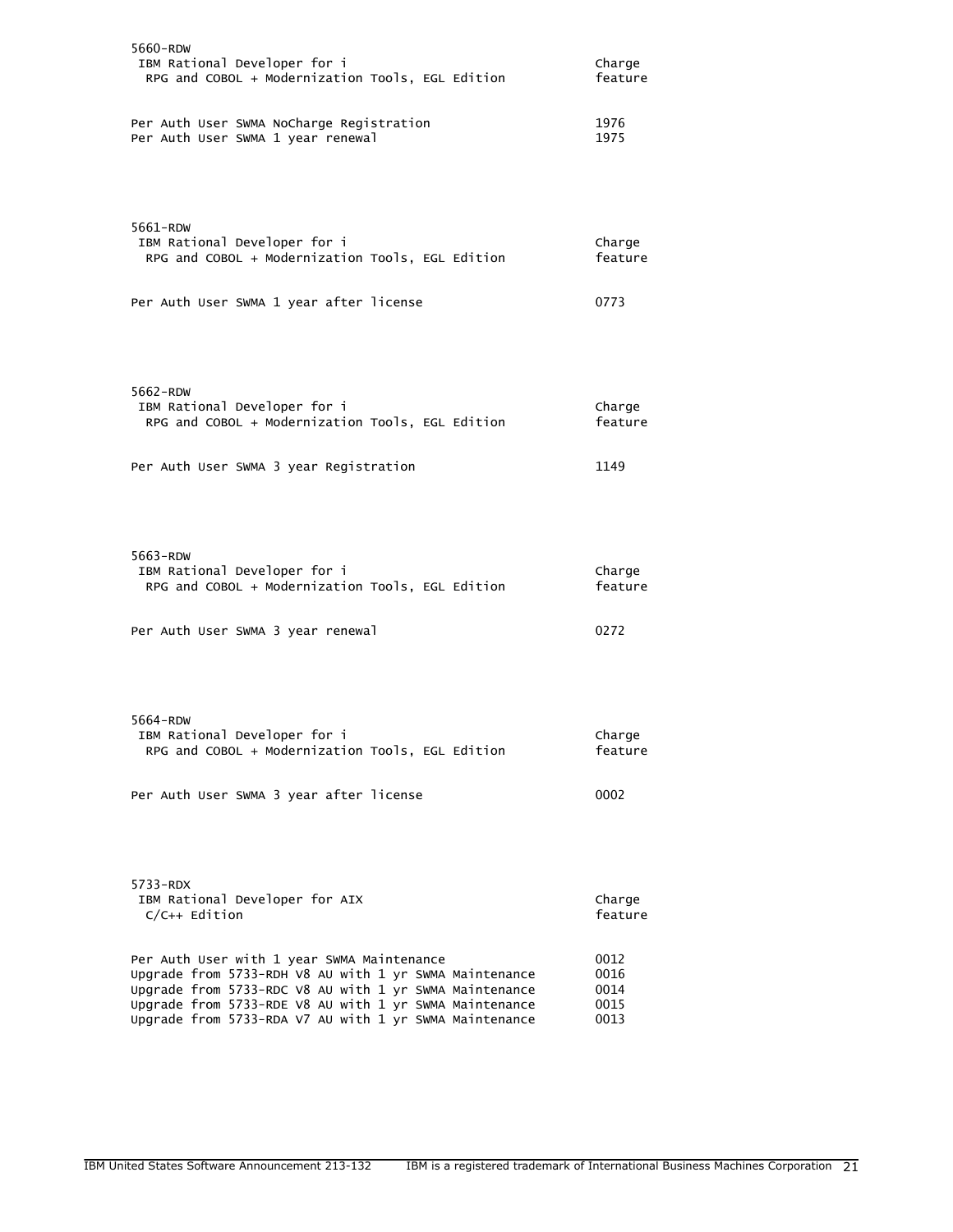| 5660-RDX<br>IBM Rational Developer for AIX and Linux<br>$C/C++$ Edition                                                                                        | Charge<br>feature    |
|----------------------------------------------------------------------------------------------------------------------------------------------------------------|----------------------|
| Per Auth User SWMA NoCharge Registration<br>Per Auth User SWMA 1 year renewal                                                                                  | 1970<br>1969         |
| 5661-RDX<br>IBM Rational Developer for AIX and Linux<br>$C/C++$ Edition                                                                                        | Charge<br>feature    |
| Per Auth User SWMA 1 year after license                                                                                                                        | 0770                 |
| 5662-RDX<br>IBM Rational Developer for AIX and Linux<br>$C/C++$ Edition                                                                                        | Charge<br>feature    |
| Per Auth User SWMA 3 year Registration                                                                                                                         | 1146                 |
| 5663-RDX<br>IBM Rational Developer for AIX and Linux<br>$C/C++$ Edition                                                                                        | Charge<br>feature    |
| Per Auth User SWMA 3 year renewal                                                                                                                              | 0269                 |
| 5664-RDX<br>IBM Rational Developer for AIX and Linux<br>$C/C++$ Edition                                                                                        | Charge<br>feature    |
| Per Auth User SWMA 3 year after license                                                                                                                        | 0001                 |
| 5733-RDX<br>IBM Rational Developer for AIX<br>AIX COBOL Edition                                                                                                | Charge<br>feature    |
| Per Auth User with 1 year SWMA Maintenance<br>Upgrade from 5733-RDJ V8 AU with 1 yr SWMA Maintenance<br>Upgrade from 5733-RDB V7 AU with 1 yr SWMA Maintenance | 0009<br>0011<br>0010 |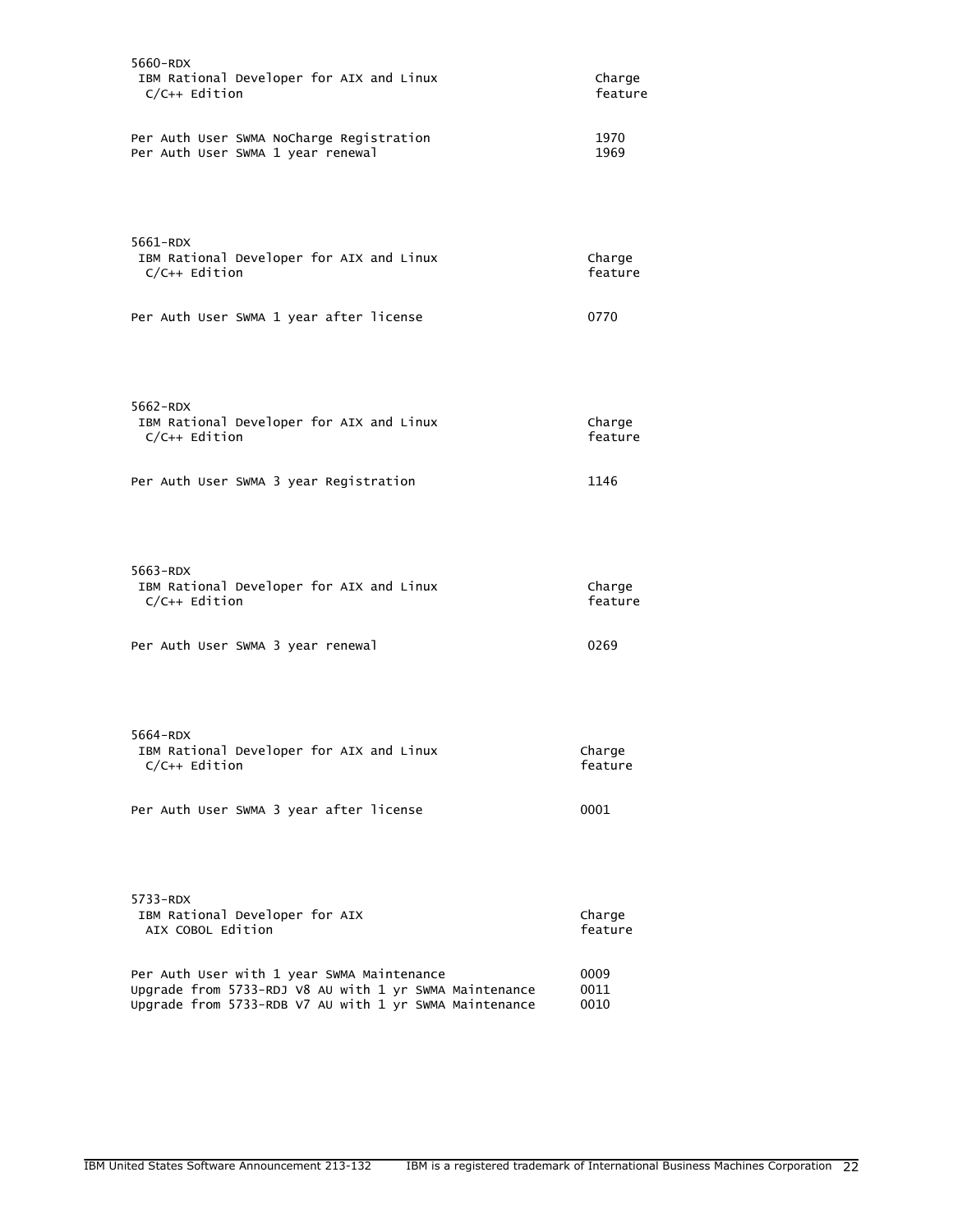| 5660-RDX<br>IBM Rational Developer for AIX and Linux<br>AIX COBOL Edition                           | Charge<br>feature |
|-----------------------------------------------------------------------------------------------------|-------------------|
| Per Auth User SWMA NoCharge Registration<br>Per Auth User SWMA 1 year renewal                       | 1974<br>1973      |
| 5661-RDX<br>IBM Rational Developer for AIX and Linux<br>AIX COBOL Edition                           | Charge<br>feature |
| Per Auth User SWMA 1 year after license                                                             | 0772              |
| 5662-RDX<br>IBM Rational Developer for AIX and Linux<br>AIX COBOL Edition                           | Charge<br>feature |
| Per Auth User SWMA 3 year Registration                                                              | 1148              |
| $5663 - RDX$<br>IBM Rational Developer for AIX and Linux<br>AIX COBOL Edition                       | Charge<br>feature |
| Per Auth User SWMA 3 year renewal                                                                   | 0270              |
| 5664-RDX<br>IBM Rational Developer for AIX and Linux<br>AIX COBOL Edition                           | Charge<br>feature |
| Per Auth User SWMA 3 year after license                                                             | 0002              |
| <b>Supply features</b>                                                                              |                   |
| Rational Developer for i RPG and COBOL<br>Tools 9.0 (5733-RDW)                                      | 5809              |
| Rational Developer for i RPG and COBOL<br>+ Modernization Tools, Java Edition 9.0<br>$(5733 - RDW)$ | 5810              |
| Rational Developer for i RPG and COBOL<br>+ Modernization Tools, EGL Edition 9.0<br>$(5733 - RDW)$  | 5811              |
| Rational Developer for AIX and Linux<br>$C/C++$ Edition (5733-RDX)                                  | 5809              |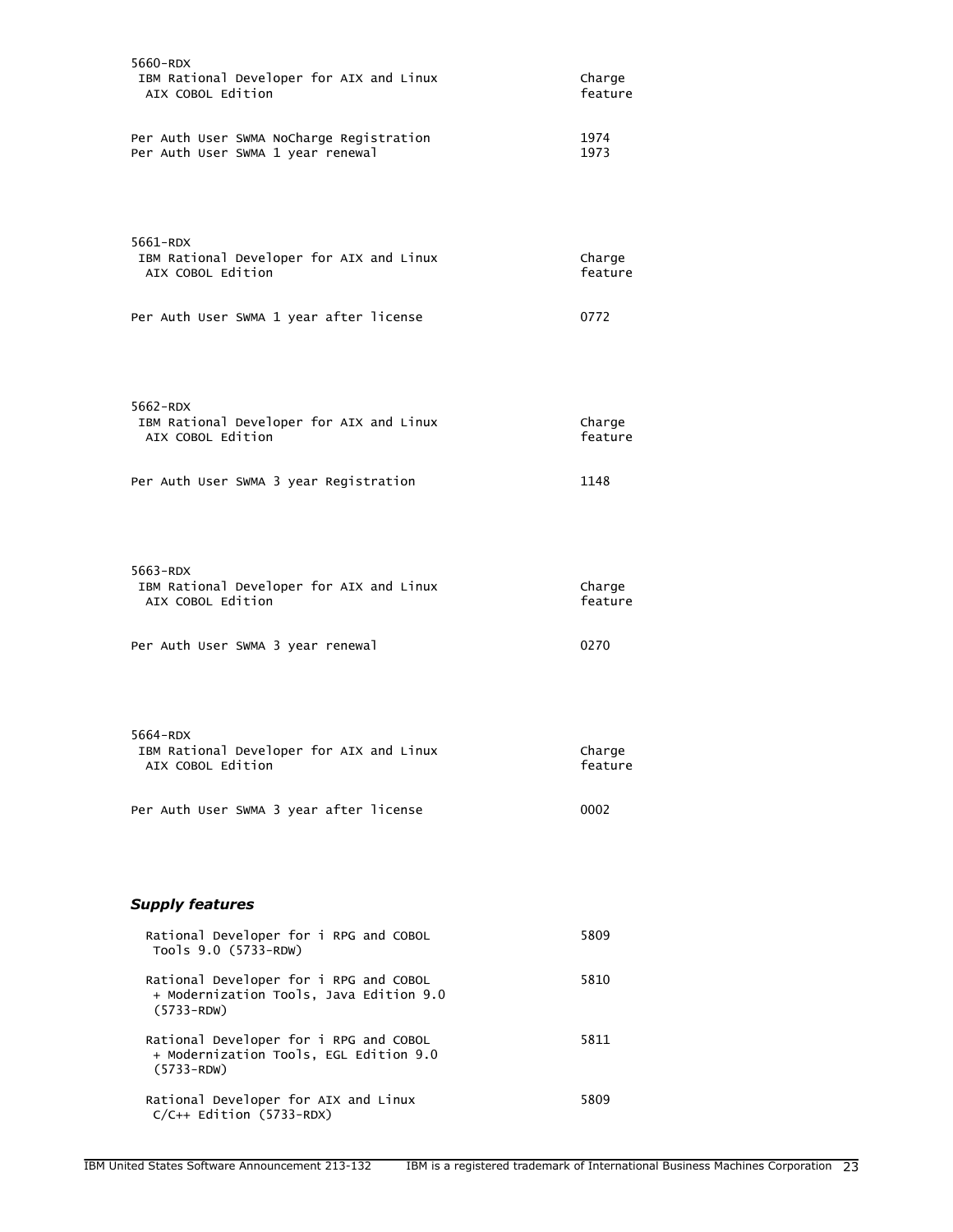## *Other charge features*

| Description                    | Charge<br>feature |
|--------------------------------|-------------------|
| 5733-RDW EXPEDITE CUSTOMER FEE | 3446              |

## *No-charge features*

| Description                            | Feature |
|----------------------------------------|---------|
| 5733-RDW SATELLITE ELECTRONIC DELIVERY | 3450    |
| 5733-RDW EPOE UPG REG                  | 6001    |
| 5733-RDW DEV DEMO SYS SW REG           | 6485    |
| 5733-RDW SHIP PHYSICAL MEDIA           | 6486    |
| 5733-RDX SATELLITE ELECTRONIC DELIVERY | 3450    |
| 5660-RDW DEV DEMO SYS SW REG           | 6485    |
| 5661-RDW DEV DEMO SYS SW REG           | 6485    |
| 5662-RDW DEV DEMO SYS SW REG           | 6485    |
| 5663-RDW DEV DEMO SYS SW REG           | 6485    |
| 5664-RDW DEV DEMO SYS SW REG           | 6485    |
| 5733-RDW SHIP MEDIA ONLY               | 3470    |
| 5733-RDW SHIP DOCUMENTATION ONLY       | 3471    |
| 5733-RDX SHIP MEDIA ONLY               | 3470    |
| 5733-RDX SHIP DOCUMENTATION ONLY       | 3471    |
| 5733-RDW ELECTRONIC DELIVERY ONLY      | 3453    |
| 5733-RDX ELECTRONIC DELIVERY ONLY      | 3453    |
| 5660-RDW ELECTRONIC DELIVERY ONLY      | 3453    |
| 5661-RDW ELECTRONIC DELIVERY ONLY      | 3453    |
| 5662-RDW ELECTRONIC DELIVERY ONLY      | 3453    |
| 5663-RDW ELECTRONIC DELIVERY ONLY      | 3453    |
| 5664-RDW ELECTRONIC DELIVERY ONLY      | 3453    |
| 5660-RDX ELECTRONIC DELIVERY ONLY      | 3453    |
| 5661-RDX ELECTRONIC DELIVERY ONLY      | 3453    |
| 5662-RDX ELECTRONIC DELIVERY ONLY      | 3453    |
| 5663-RDX ELECTRONIC DELIVERY ONLY      | 3453    |
| 5664-RDX ELECTRONIC DELIVERY ONLY      | 3453    |

## **5733-NKY features to remove key and ePOEs**

5733-RDW 2710

## **Charge metric**

| Product name                                                                         | PID | Charge metric            |
|--------------------------------------------------------------------------------------|-----|--------------------------|
| IBM Rational Developer for i<br>RPG and COBOL Tools                                  |     | 5733-RDW Authorized User |
| IBM Rational Developer for i<br>RPG and COBOL + Modernization<br>Tools, Java Edition |     | 5733-RDW Authorized User |
| IBM Rational Developer for i<br>RPG and COBOL + Modernization<br>Tools, EGL Edition  |     | 5733-RDW Authorized User |
| IBM Rational Developer for AIX and<br>Linux $C/C++$ Edition                          |     | 5733-RDX Authorized User |
| IBM Rational Developer for AIX and                                                   |     | 5733-RDX Authorized User |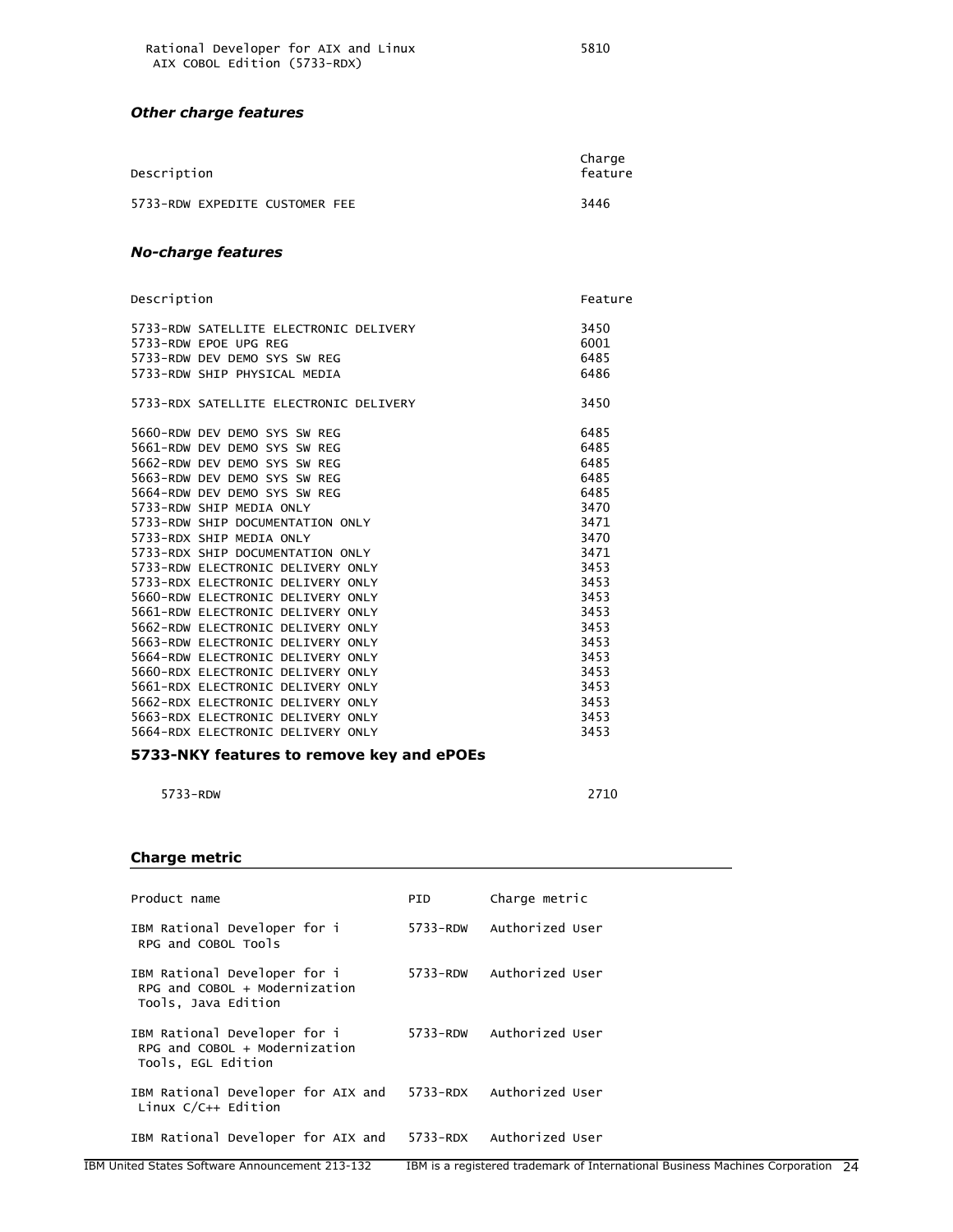| Linux AIX COBOL Edition                                                                       |          |                                                                                                  |
|-----------------------------------------------------------------------------------------------|----------|--------------------------------------------------------------------------------------------------|
| IBM Rational Developer for i<br>RPG and COBOL Tools                                           | 5724-Y99 | Authorized User<br>Floating User Single<br>Tnstall<br>Fixed term Floating<br>User Single Install |
| IBM Rational Developer for i<br>RPG and COBOL +<br>Modernizaton Tools, Java<br><b>Edition</b> | 5724-Y99 | Authorized User<br>Floating User Single<br>Tnstall<br>Fixed term Floating<br>User Single Install |
| IBM Rational Developer for i<br>RPG and COBOL +<br>Modernizaton Tools, EGL<br>Edition         | 5724–Y99 | Authorized User                                                                                  |
| IBM Rational Developer for AIX and<br>Linux C/C++ Edition                                     | 5725-L11 | Authorized User<br>Floating User Single<br>Install<br>Fixed term Floating<br>User Single Install |
| IBM Rational Developer for AIX and<br>Linux AIX COBOL Edition                                 | 5725-L11 | Authorized User<br>Floating User Single<br>Install<br>Fixed term Floating<br>User Single Install |

## <span id="page-24-0"></span>**Terms and conditions**

The information provided in this announcement letter is for reference and convenience purposes only. The terms and conditions that govern any transaction with IBM are contained in the applicable contract documents such as the IBM International Program License Agreement, IBM International Passport Advantage Agreement, and the IBM Agreement for Acquisition of Software Maintenance.

#### *Licensing*

IBM International Program License Agreement including the License Information document and Proof of Entitlement (PoE) govern your use of the program. PoEs are required for all authorized use. Part number products only, offered outside of Passport Advantage , where applicable, are license only and do not include Software Maintenance.

#### *Agreement for Acquisition of Software Maintenance*

The IBM Agreement for Acquisition of Software Maintenance (Z125-6011) applies for Subscription and Support (also referred to as Software Maintenance) and does not require customer signatures.

These programs are licensed under the IBM Program License Agreement (IPLA) and the associated Agreement for Acquisition of Software Maintenance, which provide for support with ongoing access to releases and versions of the program. IBM includes one year of Software Subscription and Support (also referred to as Software Maintenance) with the initial license acquisition of each program acquired. The initial period of Software Subscription and Support (also referred to as Software Maintenance) can be extended by the purchase of a renewal option, if available. These programs have a one-time license charge for use of the program and an annual renewable charge for the enhanced support that includes telephone assistance (voice support for defects during normal business hours), as well as access to updates, releases, and versions of the program as long as support is in effect.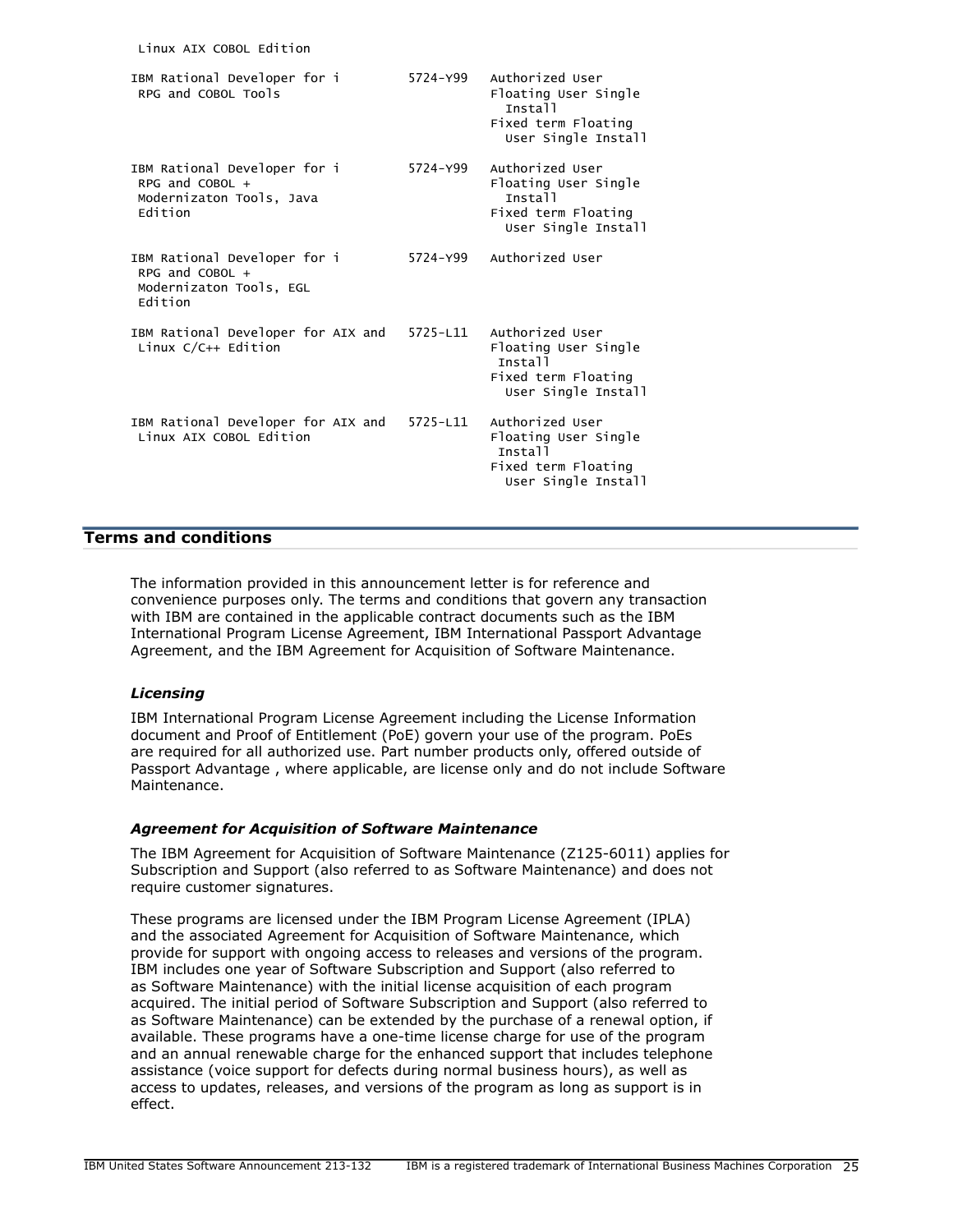## *License Information form number*

L-JWOG-94NRKF - Rational Developer for i, V9.0 L-JWOG-94NRVA - Rational Developer for AIX and Linux , V9.0

The program's License Information will be available for review on the IBM Software License Agreement website

<http://www.ibm.com/software/sla/sladb.nsf>

#### *Limited warranty applies*

Yes

#### *Limited warranty*

IBM warrants that when the program is used in the specified operating environment, it will conform to its specifications. The warranty applies only to the unmodified portion of the program. IBM does not warrant uninterrupted or error-free operation of the program or that IBM will correct all program defects. You are responsible for the results obtained from the use of the program.

IBM provides you with access to IBM databases containing information on known program defects, defect corrections, restrictions, and bypasses at no additional charge. For further information, consult the *IBM Software Support Handbook* found at

#### <http://www.ibm.com/support/handbook>

IBM will maintain this information for at least one year after the original licensee acquires the program (warranty period).

#### *Program technical support*

Technical support of a program product version or release will be available for a minimum of five years from the general availability date, as long as your Software Subscription and Support (also referred to as Software Maintenance) is in effect. This technical support allows you to obtain assistance (via telephone or electronic means) from IBM for product-specific, task-oriented questions regarding the installation and operation of the program product. Software Subscription and Support (Software Maintenance) also provides you with access to updates (modifications or fixes), releases, and versions of the program. You will be notified, via announcement letter, of discontinuance of support with 12 months' notice. If you require additional technical support from IBM , including an extension of support beyond the discontinuance date, contact your IBM representative or IBM Business Partner. This extension may be available for a fee.

#### *Money-back guarantee*

If for any reason you are dissatisfied with the program and you are the original licensee, you may obtain a refund of the amount you paid for it, if within 30 days of your invoice date you return the program and its PoE to the party from whom you obtained it. If you downloaded the program, you may contact the party from whom you acquired it for instructions on how to obtain the refund.

For clarification, note that (1) for programs acquired under the IBM International Passport Advantage offering, this term applies only to your first acquisition of the program and (2) for programs acquired under any of IBM's On/Off Capacity on Demand (On/Off CoD) software offerings, this term does not apply since these offerings apply to programs already acquired and in use by you.

#### *Volume orders (IVO)*

Yes. Contact your IBM representative.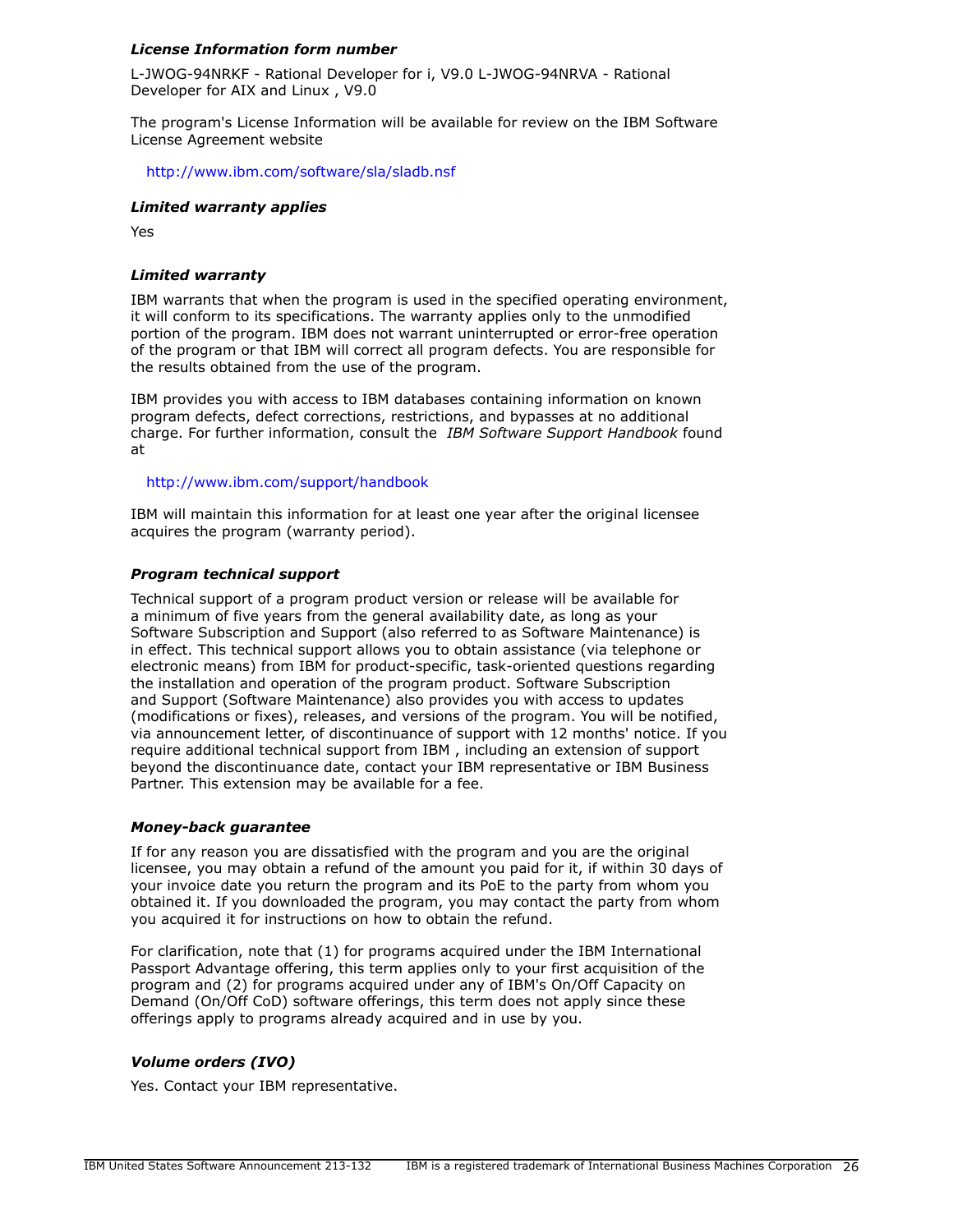## *IBM International Passport Advantage Agreement*

## *Passport Advantage applies*

Yes, and through the Passport Advantage website at

#### <http://www.ibm.com/software/passportadvantage>

#### <span id="page-26-0"></span>*Usage restriction*

Yes. For applicable usage restrictions, refer to the License Information document that is available on the IBM Software License Agreement website

<http://www.ibm.com/software/sla/sladb.nsf>

#### *Software Subscription and Support applies*

Yes. Software Subscription and Support (also referred to as Software Maintenance), is now included in the Passport Advantage Agreement. Installation and technical support for the products announced in this announcement is provided by the Software Subscription and Support offering of the IBM International Passport Advantage Agreement. This fee service enhances customer productivity by providing voice or electronic access into the IBM support organizations.

IBM includes one year of Software Subscription and Support with the initial license acquisition of each program acquired. The initial period of Software Subscription and Support can be extended by the purchase of a renewal option.

While your Software Subscription and Support is in effect, IBM provides you assistance for your routine, short duration installation and usage (how-to) questions, and code-related questions. IBM provides assistance via telephone and, if available, electronic access, only to your information systems (IS) technical support personnel during the normal business hours (published prime shift hours) of your IBM support center. (This assistance is not available to your end users.) IBM provides Severity 1 assistance 24 hours a day, every day of the year. For additional details, consult your *IBM Software Support Handbook* at

## <http://www.ibm.com/support/handbook>

Software Subscription and Support does not include assistance for the design and development of applications, your use of programs in other than their specified operating environment, or failures caused by products for which IBM is not responsible under this agreement.

For additional information about the Passport Advantage Agreement, visit the Passport Advantage website at

#### <http://www.ibm.com/software/passportadvantage>

All distributed software licenses include Software Subscription and Support for a period of 12 months from the date of acquisition, providing a streamlined way to acquire IBM software and assure technical support coverage for all licenses. Extending coverage, for a total of three years from date of acquisition, may be elected.

#### *Variable charges apply*

No

## *Educational allowance available*

Yes. A 15% education allowance applies to qualified education institution customers.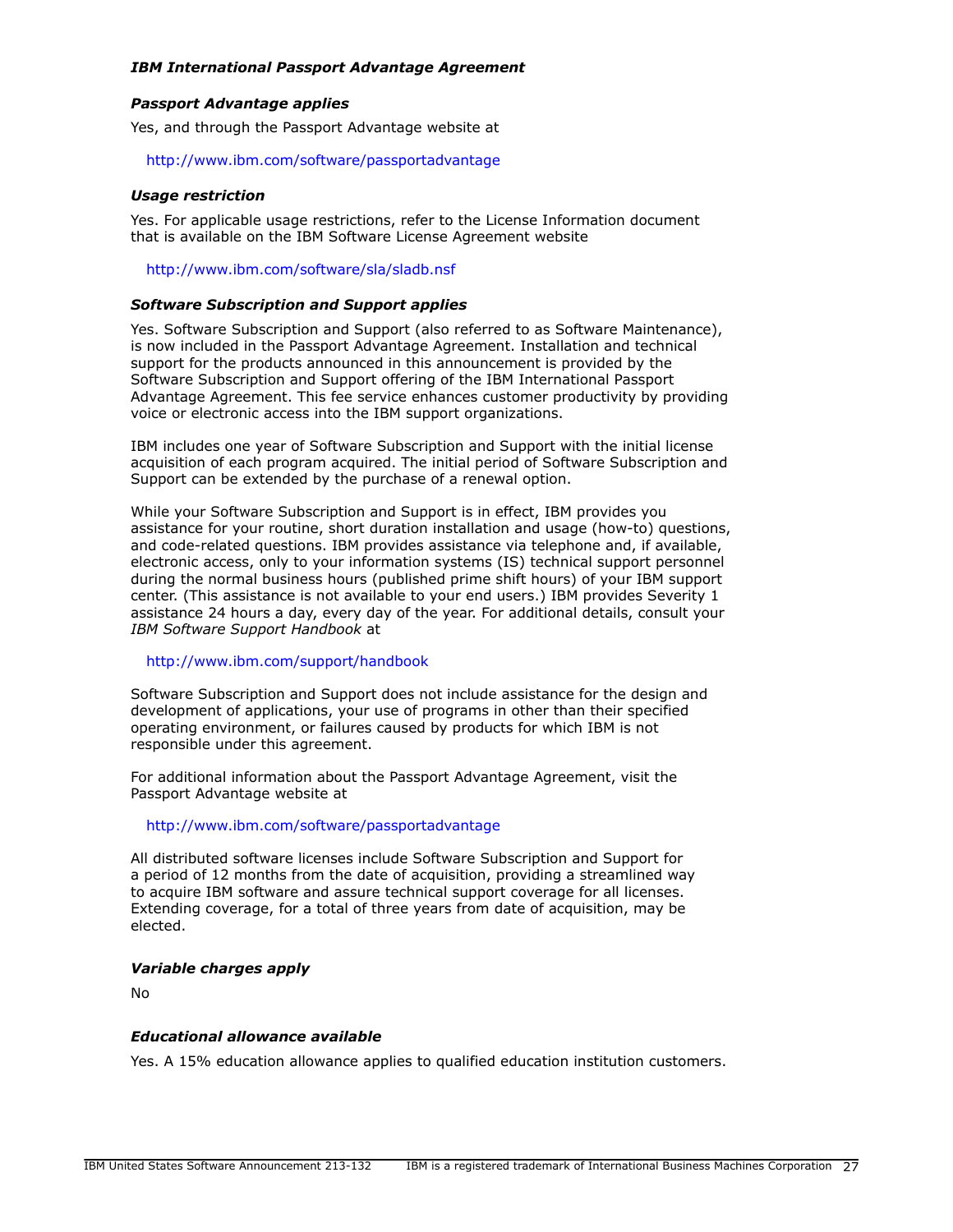IT system security involves protecting systems and information through prevention, detection, and response to improper access from within and outside your enterprise. Improper access can result in information being altered destroyed or misappropriated or can result in misuse of your systems to attack others. Without a comprehensive approach to security, no IT system or product should be considered completely secure and no single product or security measure can be completely effective in preventing improper access. IBM systems and products are designed to be part of a comprehensive security approach, which will necessarily involve additional operational procedures, and may require other systems, products, or services to be most effective. IBM does not warrant that systems and products are immune from the malicious or illegal conduct of any party.

## **IBM Electronic Services**

Electronic Service Agent $T^M$  and the IBM Electronic Support web portal are dedicated to providing fast, exceptional support to IBM Systems customers. The IBM Electronic Service Agent tool is a no-additional-charge tool that proactively monitors and reports hardware events, such as system errors, performance issues, and inventory. The Electronic Service Agent tool can help you stay focused on your company's strategic business initiatives, save time, and spend less effort managing day-to-day IT maintenance issues. Servers enabled with this tool can be monitored remotely around the clock by IBM Support all at no additional cost to you.

Now integrated into the base operating system of AIX 5.3, AIX 6.1, and AIX 7.1, Electronic Service Agent is designed to automatically and electronically report system failures and utilization issues to IBM , which can result in faster problem resolution and increased availability. System configuration and inventory information collected by the Electronic Service Agent tool also can be viewed on the secure Electronic Support web portal, and used to improve problem determination and resolution by you and the IBM support team. To access the tool main menu, simply type "smitty esa\_main", and select "Configure Electronic Service Agent ." In addition, ESA now includes a powerful web user interface, giving the administrator easy access to status, tool settings, problem information, and filters. For more information and documentation on how to configure and use Electronic Service Agent , refer to

## <http://www.ibm.com/support/electronic>

The IBM Electronic Support portal is a single Internet entry point that replaces the multiple entry points traditionally used to access IBM Internet services and support. This portal enables you to gain easier access to IBM resources for assistance in resolving technical problems. The My Systems and Premium Search functions make it even easier for Electronic Service Agent tool-enabled customers to track system inventory and find pertinent fixes.

#### **Benefits**

**Increased uptime:** The Electronic Service Agent tool is designed to enhance the Warranty or Maintenance Agreement by providing faster hardware error reporting and uploading system information to IBM Support. This can translate to less wasted time monitoring the "symptoms," diagnosing the error, and manually calling IBM Support to open a problem record. Its 24 x 7 monitoring and reporting mean no more dependence on human intervention or off-hours customer personnel when errors are encountered in the middle of the night.

**Security:** The Electronic Service Agent tool is designed to be secure in monitoring, reporting, and storing the data at IBM . The Electronic Service Agent tool securely transmits either via the Internet (HTTPS or VPN) or modem, and can be configured to communicate securely through gateways to provide customers a single point of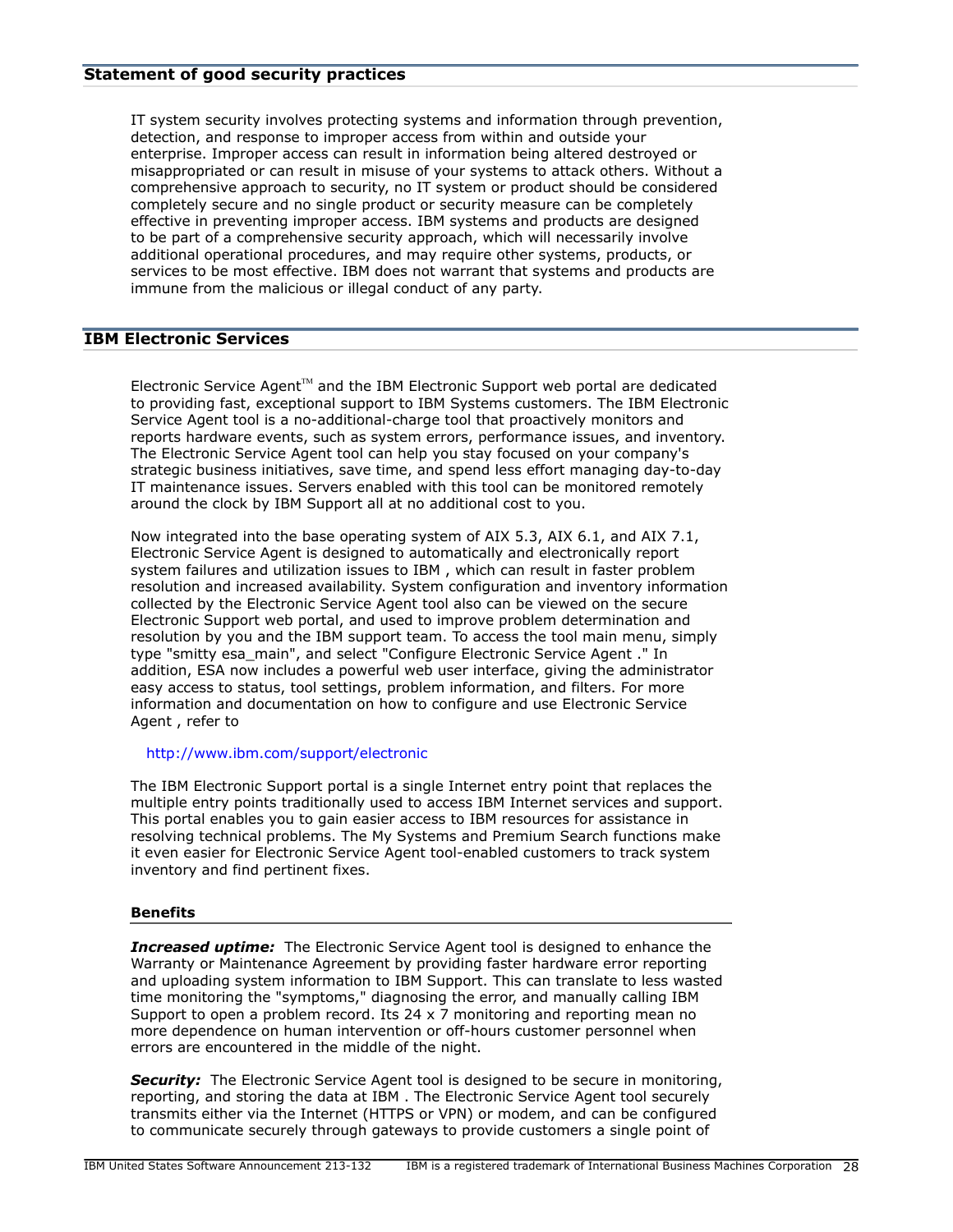exit from their site. Communication is one way. Activating Electronic Service Agent does not enable IBM to call into a customer's system. System inventory information is stored in a secure database, which is protected behind IBM firewalls. It is viewable only by the customer and IBM . The customer's business applications or business data is never transmitted to IBM .

*More accurate reporting:* Since system information and error logs are automatically uploaded to the IBM Support center in conjunction with the service request, customers are not required to find and send system information, decreasing the risk of misreported or misdiagnosed errors. Once inside IBM , problem error data is run through a data knowledge management system and knowledge articles are appended to the problem record.

*Customized support:* Using the IBM ID entered during activation, customers can view system and support information in the "My Systems" and "Premium Search" sections of the Electronic Support website at

<http://www.ibm.com/support/electronic>

My Systems provides valuable reports of installed hardware and software using information collected from the systems by Electronic Service Agent . Reports are available for any system associated with the customer's IBM ID. Premium Search combines the function of search and the value of Electronic Service Agent information, providing advanced search of the technical support knowledgebase. Using Premium Search and the Electronic Service Agent information that has been collected from your system, customers are able to see search results that apply specifically to their systems.

For more information on how to utilize the power of IBM Electronic Services, contact your IBM Systems Services Representative, or visit

<http://www.ibm.com/support/electronic>

## <span id="page-28-0"></span>**Prices**

## **Business Partner information**

If you are an IBM Business Partner -- Distributor for Workstation Software acquiring products from IBM , you may link to Passport Advantage Online for resellers where you can obtain Business Partner pricing information. An IBM ID and password are required.

<https://www.ibm.com/software/howtobuy/passportadvantage/paoreseller>

#### **Passport Advantage**

For Passport Advantage information and charges, contact your IBM representative or authorized IBM Business Partner for Software Value Plus. Additional information is also available at

<http://www.ibm.com/software/passportadvantage>

#### **Passport Advantage**

For Passport Advantage information and charges, contact your IBM representative or authorized IBM Business Partner for Software Value Plus. Additional information is also available at

## <http://www.ibm.com/software/passportadvantage>

#### **IBM Global Financing**

IBM Global Financing offers competitive financing to credit-qualified customers to assist them in acquiring IT solutions. Offerings include financing for IT acquisition, including hardware, software, and services, from both IBM and other manufacturers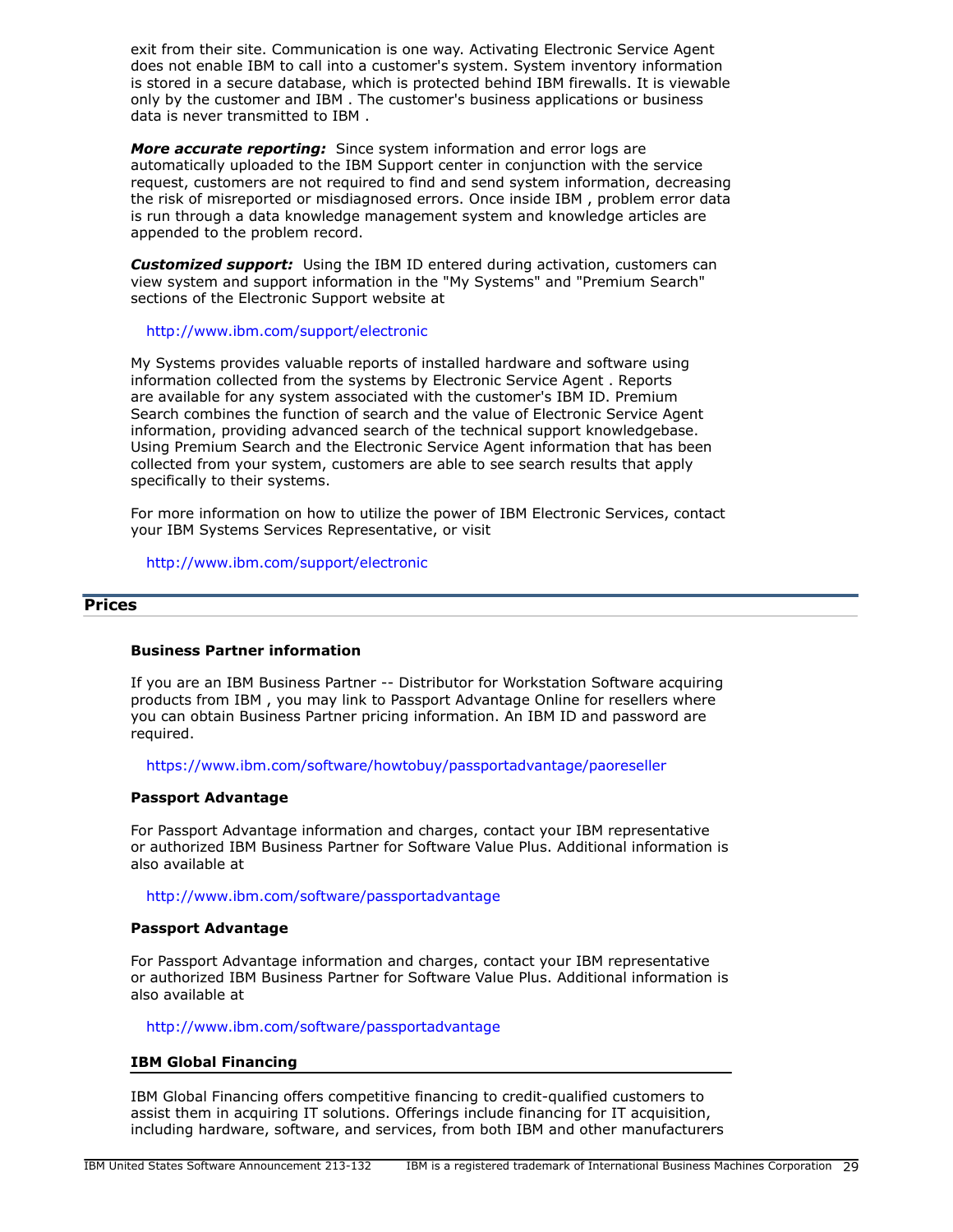or vendors. Offerings (for all customer segments: small, medium, and large enterprise), rates, terms, and availability can vary by country. Contact your local IBM Global Financing organization or visit

<http://www.ibm.com/financing>

IBM Global Financing offerings are provided through IBM Credit LLC in the United States, and other IBM subsidiaries and divisions worldwide to qualified commercial and government customers. Rates are based on a customer's credit rating, financing terms, offering type, equipment type, and options, and may vary by country. Other restrictions may apply. Rates and offerings are subject to change, extension, or withdrawal without notice.

Financing from IBM Global Financing helps you preserve cash and credit lines, enables more technology acquisition within current budget limits, permits accelerated implementation of economically attractive new technologies, offers payment and term flexibility, and can help match project costs to projected benefits. Financing is available worldwide for credit-qualified customers.

For more financing information, visit

<http://www.ibm.com/financing>

## <span id="page-29-0"></span>**Order now**

To order, contact the Americas Call Centers or your local IBM representative, or your IBM Business Partner.

To identify your local IBM representative or IBM Business Partner, call 800-IBM-4YOU (426-4968).

```
Phone: 800-IBM-CALL (426-2255)
Fax: 800-2IBM-FAX (242-6329)
Internet: callserv@ca.ibm.com
Mail: IBM Teleweb Customer Support
            ibm.com Sales Execution Center, Americas North
            3500 Steeles Ave. East, Tower 3/4
            Markham, Ontario
            Canada
            L3R 2Z1
Reference: YE001
```
The Americas Call Centers, our national direct marketing organization, can add your name to the mailing list for catalogs of IBM products.

**Note:** Shipments will begin after the planned availability date.

## **IBM Software Value Plus**

These products are available under IBM Software Value Plus, either directly from IBM or through authorized Business Partners who invest in skills and high-value solutions. IBM customers may benefit from the industry-specific or horizontal solutions, skills, and expertise provided by these Business Partners.

Additions to Software Value Plus will be communicated through standard product announcements. For a current list of IBM software available under Software Value Plus, visit

[http://www.ibm.com/partnerworld/page/svp\\_authorized\\_portfolio\\_criteria](http://www.ibm.com/partnerworld/page/svp_authorized_portfolio_criteria)

For questions regarding Software Value Plus, visit

[http://www.ibm.com/partnerworld/page/svp\\_authorized\\_portfolio\\_contacts](http://www.ibm.com/partnerworld/page/svp_authorized_portfolio_contacts)